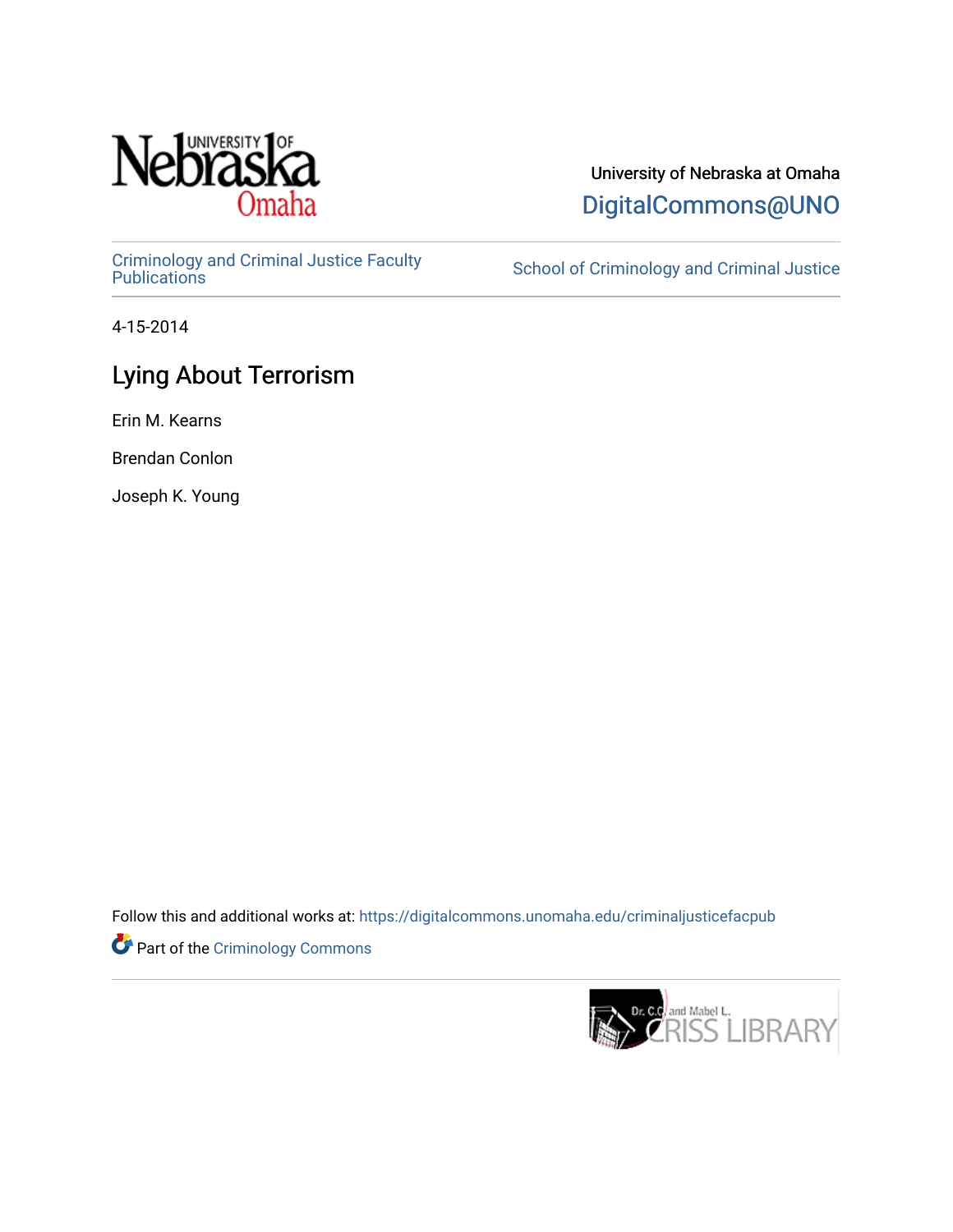# **Lying About Terrorism**

ERIN M. KEARNS, BRENDAN CONLON, JOSEPH K. YOUNG

Conventional wisdom holds that terrorism is committed for strategic reasons as a form of costly signaling to an audience. However, since over half of terrorist attacks are not credibly claimed, conventional wisdom does not explain many acts of terrorism. This article suggests that there are four lies about terrorism that can be incorporated in a rationalist framework: false claiming, false flag, the hot-potato problem, and the lie of omission. Each of these lies about terrorism can be strategically employed to help a group achieve its desired goal(s) without necessitating that an attack be truthfully claimed.

Brian Jenkins<sup>1</sup> claimed that *terrorism<sup>2</sup>* is *theater* where attacks are performed for an audience to generate a response that is in line with the goals of the perpetrator.<sup>3</sup> Recent rationalist research is built on the premise that terrorism is committed for strategic reasons.<sup>4</sup> These literatures disagree over the extent to which attacks are symbolic or serve an instrumental purpose. However, if the purpose of terrorism in each framework is to communicate to an audience, why do many attacks go unclaimed? Related, why are attacks falsely claimed by a group or blamed on a group that was not responsible? Rationalist explanations of terrorism address why groups *claim responsibility for their attacks*, but do not offer an explanation for why groups *lie about terrorism*.

Kydd and Walter<sup>5</sup> provide the most comprehensive framework of rationalist explanations for terrorism. $6$  They argue that terrorism is a form of costly signaling whereby weak groups must demonstrate that they are credible adversaries. By carrying out attacks, violent groups hope to achieve any combination of the following five end goals: territorial change, policy change, regime change, social control, and maintaining the status quo. To achieve these goals, Kydd and Walter identify five strategic logics of costly signaling: (1) *attrition* to cause maximum damage and convey to the adversary that the terrorist group is capable of imposing a significant cost on its opponent, (2) *intimidation* to convey to the population that the group is too strong for the government to stop them, (3) *provocation* to elicit a disproportionate response that would radicalize the population against the group's opponent, (4) *spoiling* to communicate to the opponent that moderates on their side are not trustworthy or powerful, and (5) *outbidding* to convey to the population that the terrorist group is more determined to fight its opponent than any rival groups and thus is more worthy of public support. This is a comprehensive framework and brings together years of rigorous empirical and theoretical work. These strategic logics of terrorism, however, are only applicable to terrorist events where the perpetrator claims credit.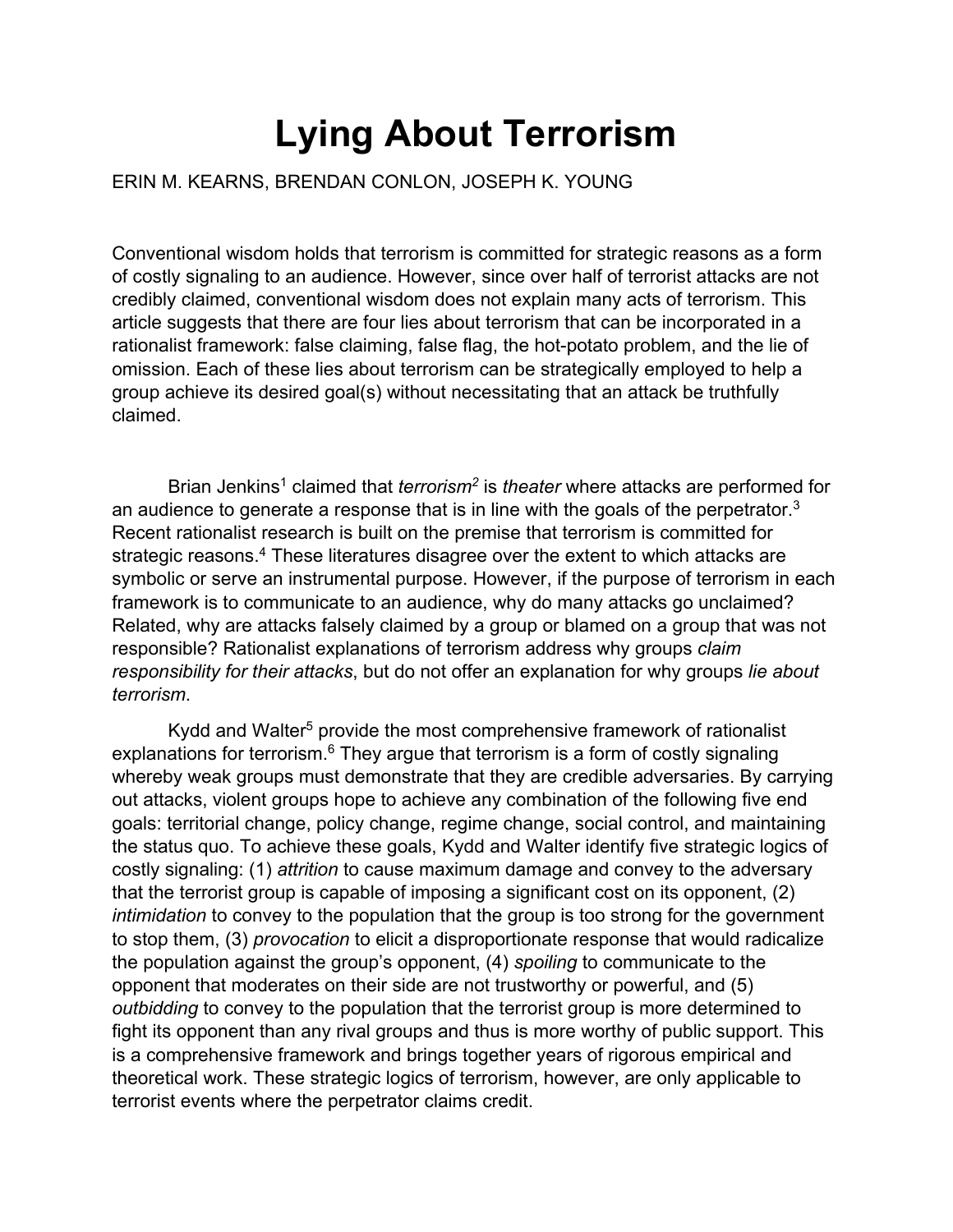

**Figure 1. Percent of terrorist attacks that are claimed, 1998–2011. Source: Global Terrorism Database.**

Kydd and Walter's<sup>7</sup> theory of terrorism as a costly signal fails to explain all forms of terrorism. Whether a group takes responsibility for a terrorist attack that was not its own, intentionally implicates another group, or simply fails to take responsibility for an attack that it did commit, groups sometimes lie about terrorism.<sup>8</sup> There is a dearth of research on why groups lie about attacks. In this framework, it would seem that when an attack is not claimed, it fails to coerce the attacker's enemy and thus appears pointless. This article, however, offers a rationalist explanation for why a group might lie about terrorism through false claiming, false blaming, or lies of omission.

Understanding why groups lie about terrorism is of particular importance today. Despite the conventional wisdom that terrorism is about coercion and signaling, many terrorist attacks are not claimed.<sup>9</sup> In fact, according to the Global Terrorism Database only 12.4 percent of terrorist attacks were claimed from 1998 to 2011.

As shown in Figure 1, the percentage of terrorist attacks claimed per year during this time period is never over 18.1 percent. Additionally, during the past few decades, the percentage of claimed attacks has dropped from 61 percent in the 1970s to just 14.5 percent from the late 1990s through 2004.10 Credit is no longer taken for many of the most deadly attacks.<sup>11</sup> Changes in claiming attacks highlight not only the importance of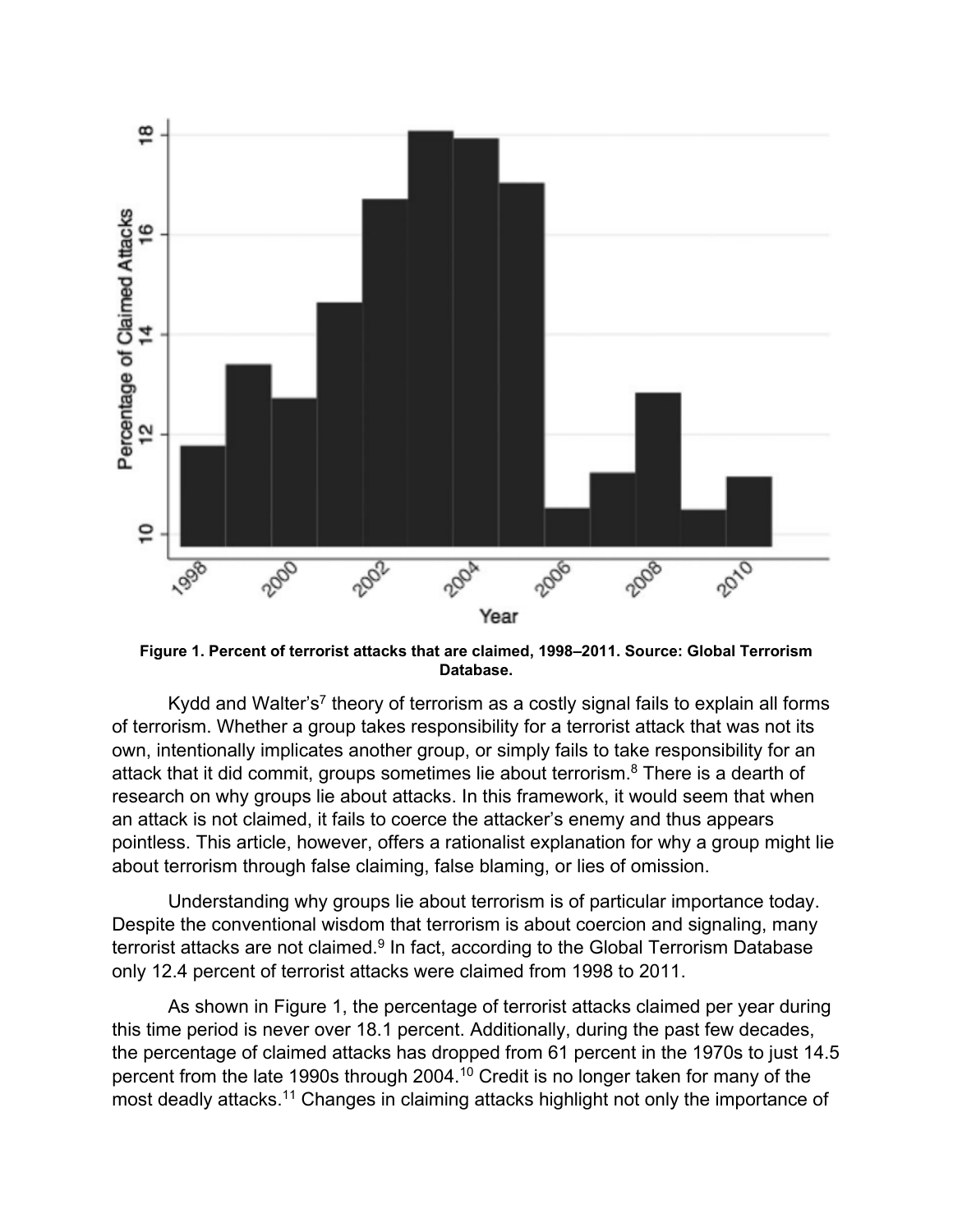explaining why terrorists lie, but also hint at the existence of strategic reasons for lying about terrorism. While lying about terrorism appears to be more common in recent decades, it is not a new phenomenon. Some of the cases that are discussed in more detail below occurred in the 1970s and 1980s. As these and other cases show, the modern history of terrorism has examples of lying about involvement in attacks. One of the problems with these lies is that often they are not discovered, or the full details of the events are not made public, until years later. Although lying about terrorism is not a recent occurrence, the increasing number of attacks that are unclaimed indicates that terrorism is not always a clear signal. While terrorism can be a form of costly signaling through claiming, there are also rationalist explanations for attacks that are unclaimed and thus appear to lack a signal, but in fact may be perpetrated for another strategic purpose.

This article does not aim to challenge Kydd and Walter's<sup>12</sup> theory of terrorism where a group accepts responsibility for its own attack. The aim of this article is to expand rationalist theory to terrorist attacks where lying about responsibility occurs. This article suggests that there are four lies about terrorism that can be incorporated in a rationalist framework. In brief, a group can perpetrate a terrorist attack and lie about it in two ways: by blaming the attack on a rival group and by not claiming credit for it. A group can lie about a terrorist attack that they did not perpetrate in two ways as well: by taking credit for another group's attack and by blaming it on another group without knowing what group was truly responsible. The levels of internal and external control exerted by a group may help determine the type of lie that the group chooses to tell. Each of these lies about terrorism can be strategically employed to help a group achieve its desired goal(s).

The next section examines why groups claim responsibility for terrorist attacks; however, this offers an incomplete understanding of terrorism. Next, the article examines reasons why a group might falsely claim, falsely blame, or fail to take credit for a terrorist attack. Then, the article offers rationalist explanations for each of these lies and provides case studies to illustrate how lying about terrorism can be strategically motivated. Finally, the article concludes by discussing issues with modeling these attacks, identifying hypotheses about situations where one could expect to see each strategic lie, and suggesting policy implications.

#### **Telling the Truth About Terrorism**

The practice of claiming credit for terrorist attacks began in the late 1800s as a way for rebels, in part, to differentiate themselves from criminals.<sup>13</sup> The strategic model assumes that perpetrators of terrorism are rational actors who seek to achieve their goals through costly signaling. Historically, groups that use terrorism have met this definition; they were motivated by a particular goal, had clear and understandable demands, claimed credit for their attacks, and explained how their actions were in-line with their ideology.<sup>14</sup> Hoffman<sup>15</sup> argues that groups take credit because an attack alone is a poor form of communication. It is not expensive to claim an attack, and by claiming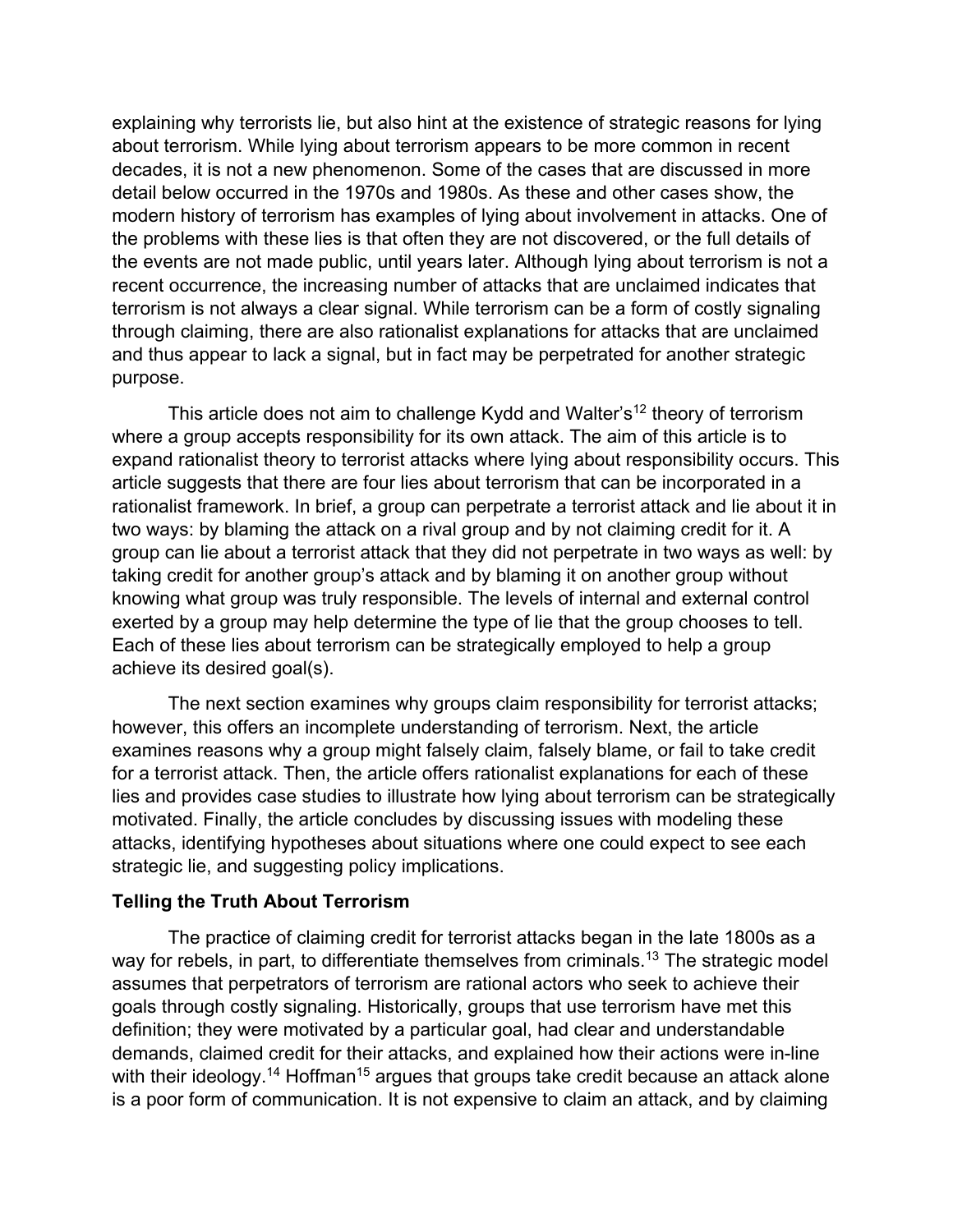one's own attack it is more difficult for other groups to credibly claim an attack for which they were not responsible.

Traditionally, groups have perpetrated terrorism because they want publicity, not a high body count; however, recent attacks are more lethal and less likely to be claimed than attacks in the past.<sup>16</sup> Hoffman<sup>17</sup> suggests that terrorist attacks may be more lethal today for a variety of reasons including the fear that the attack will not otherwise gain sufficient attention, development of expertise through experience, and the role of state supported terrorism. These explanations for the increased lethality of terrorist attacks may also explain why groups are less likely to claim credit for their attacks. The reduction in claiming may indicate that violence has become the end goal. As a result, explanations and credit taking may occur less often, and attacks may become more deadly.18

The chances of a militarized counterstrike may impact credit-taking where low and high responses would increase claiming, but moderate response would decrease  $it$ <sup>19</sup> Hoffman<sup>20</sup> suggests, however, that the relationship between claiming and likelihood of retaliation may be impacted by public opinion about civilian casualties when a government responds to terrorism. Claiming may be more likely when backlash is directed at the government instead of the group that commits terrorist attacks.

In sum, groups may be more likely to tell the truth about terrorism when they want to gain publicity and calculate that there is a low risk of backlash from the population and the government. These conditions, however, are not always present. Furthermore, there are strategic explanations for lying about terrorism when conditions are sub-optimal. While all unclaimed attacks may not be strategic, it may be that some are. Since the majority of attacks are now unclaimed, even explaining a portion of these attacks is an important task.21

# **Lying About Terrorism**

Communications between actors in a group that uses terrorism are complex due to the clandestine nature of these actions. Accordingly, the ways in which a group can lie about terrorism are also complex, and may not fall under a traditional understanding of a lie. In this article, the term "lie" refers to both direct and indirect lies about terrorism. As discussed at the outset, there are four lies that a group can tell about a terrorist attack, each of which has its own purpose, as shown in Table 1. First, a group may claim responsibility for an attack that they did not perpetrate. Second, a group may commit *false flag* terrorism by carrying out an attack and then blaming it on a rival organization. Third, a group may lie by blaming an attack that it did not commit on a rival group, which is termed the *hot-potato problem*. Fourth, a group may engage in a lie of omission where they perpetrate an attack but neither claim responsibility for it nor blame it on another group. Knowing *how* groups lie about terrorism leads to the next question: *why* do groups lie about terrorism?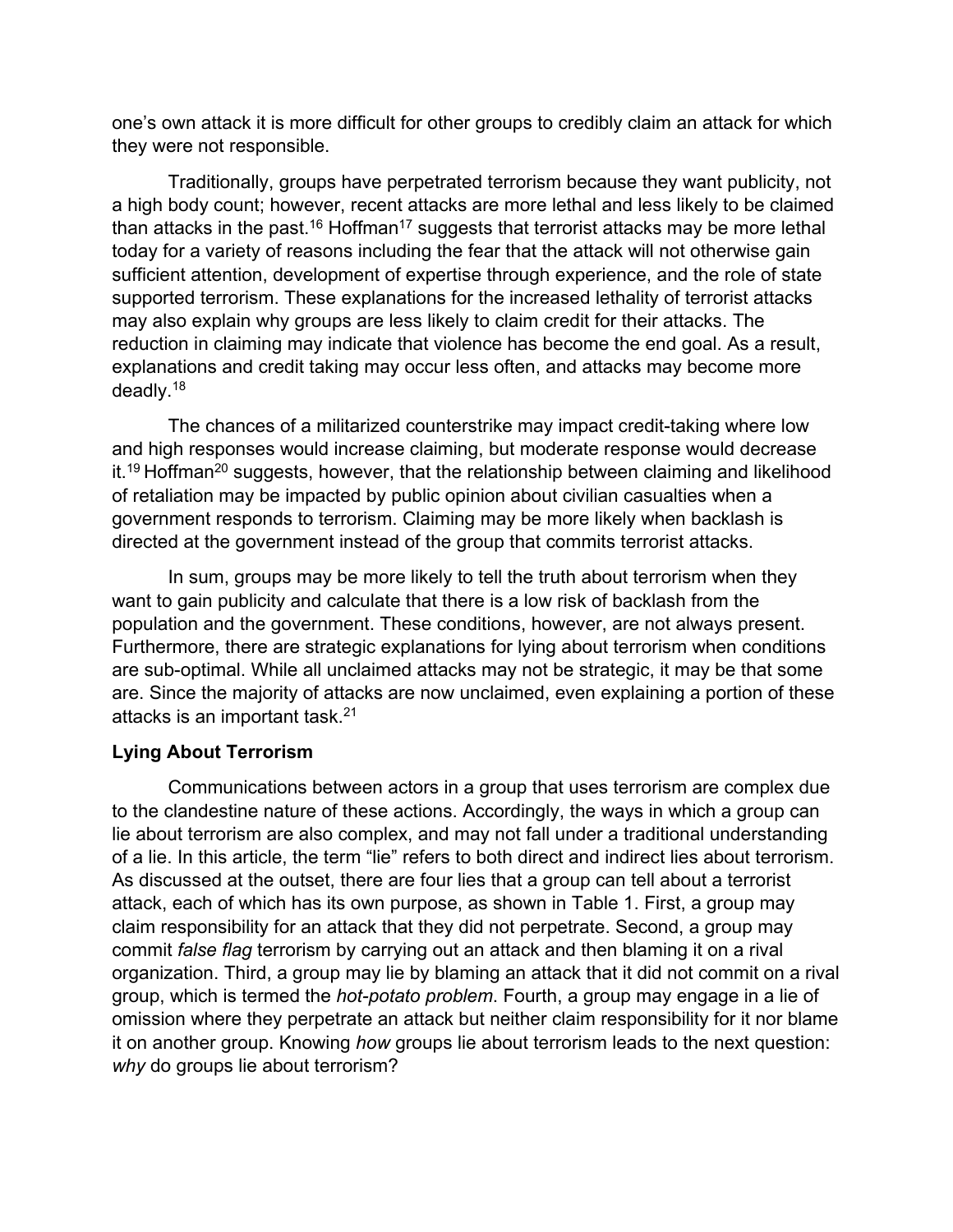|                      | Did the group actually commit the attack?              |                                 |
|----------------------|--------------------------------------------------------|---------------------------------|
|                      | Yes                                                    | No                              |
| <b>Took credit</b>   | Truthful terrorism                                     | False claiming another's<br>act |
|                      |                                                        | Principal-Agent Problem         |
| Did not take credit  | Unclaimed act                                          |                                 |
|                      | Principal-Agent Problem                                |                                 |
| Blamed it on another | <b>False Flag Terrorism</b><br>Principal-Agent Problem | <b>Hot-Potato Problem</b>       |

# **Table 1** Committing, claiming, and blaming terrorism

#### **Why Claim Responsibility for an Attack that a Group Did Not Commit?**

It is difficult to ascertain how many terrorist attacks are claimed by a group that was not the actual perpetrator. In one study focusing on Israel, Hoffman<sup>22</sup> found that multiple groups claimed 8.4 percent of the attacks between 1968 and 2004. Nearly half of these attacks had conflicting claims of responsibility, whereas the rest were joint ventures. The number of attacks that are falsely claimed by a group and not credibly claimed by the true perpetrator, thus leading to a general belief that the false claimer is actually responsible, is not known. These results, however, provide evidence that claiming responsibility for an act that one did not commit is a relatively common phenomenon in terrorism and warrants explanation.

Of the four types of lies about terrorism, Kydd and Walter's<sup>23</sup> framework is most applicable to explaining why groups claim credit for an act that they did not commit. When this occurs, the group that falsely claims an attack may be trying to convince its target of persuasion that it is a credible threat. Attrition as a strategic logic of terrorism is used when a group's power to make good on its threats is questioned. A group could take credit for another group's attack to convince the enemy of its power. A group that falsely claims another's attack could lack the power it is attempting to display, or it could have the capacity to carry out the attack itself but opportunistically claim credit to prevent another group from demonstrating its power.

Outbidding as a strategic logic of terrorism is ripe for taking credit for another group's attack. Hoffman<sup>24</sup> found that the likelihood of claiming credit increases when multiple terrorist groups with the same general goals are competing for supporters. However, when there are multiple competing groups and an attack goes unclaimed, there may be an additional incentive to free ride and not attack but to claim credit for another's violence. Taking credit for another group's work can cause doubt among the population over the effectiveness of the rival. If two groups both take credit for the same attack, then it may become less clear to the population who is actually responsible and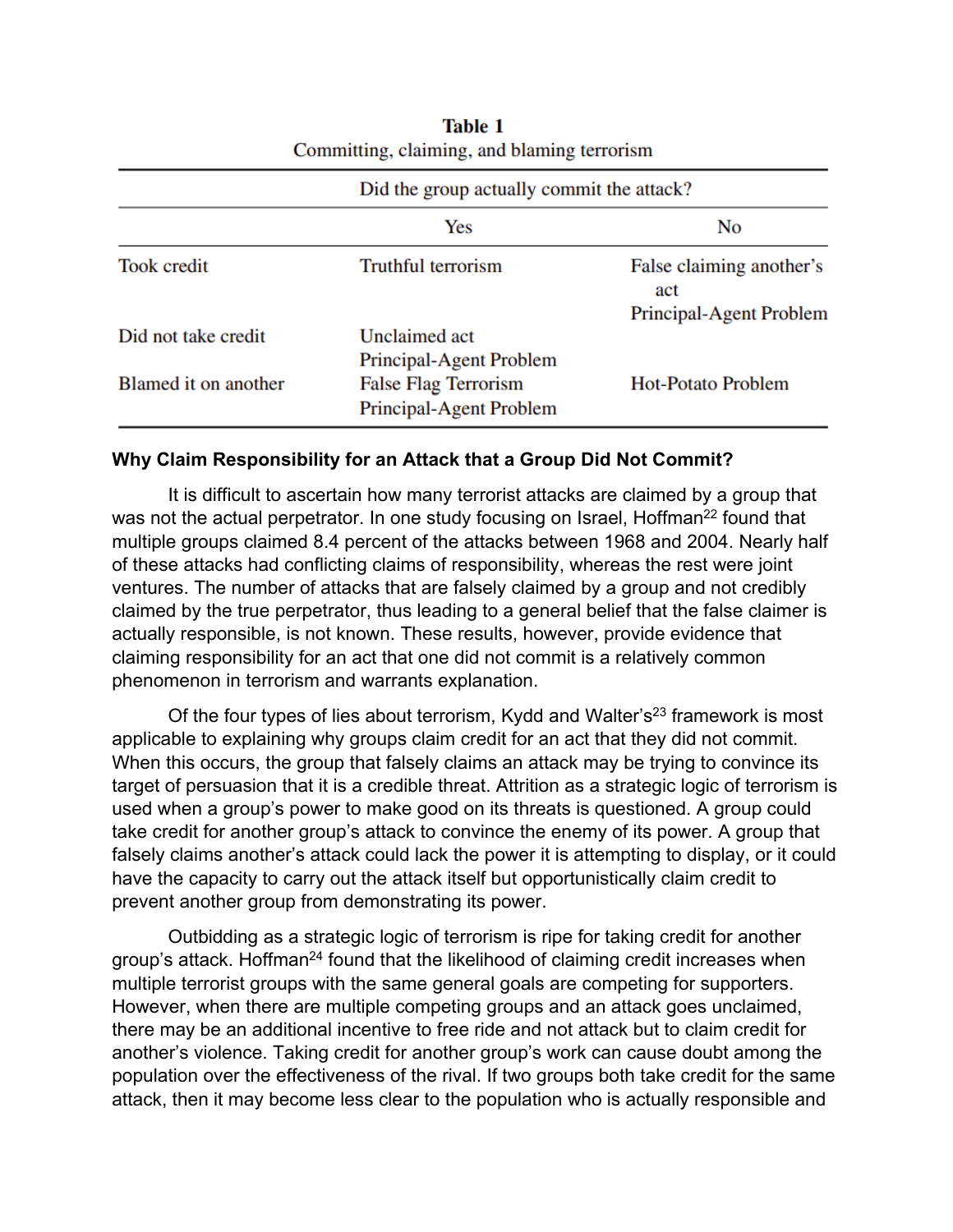deserves support. Taking credit for another's attack may be a logical choice even when a group does not expect to gain many supporters from it.

# **Why Commit an Attack and Blame It on a Rival Group?**

Blaming violence on another has a long history.<sup>25</sup> The term "false flag" likely originated in naval combat, where ships would fly a more innocuous flag prior to violent engagement. *False flag terrorism* is when one group commits an attack and blames it on a rival group or a fictitious group of its invention. Due to the secret and deceptive nature of such attacks, it is difficult to identify incidents of *false flag terrorism*. 26 Jenkins,27 however, argues that *false flag* attacks are common and identifies the four main strategic reasons for committing *false flag terrorism*: infiltration, deniability, stigmatization, and destabilization.

#### *Infiltration*

Infiltration occurs when government agents are able to penetrate an already existing group and rise through its ranks.<sup>28</sup> A more advanced form of infiltration occurs when a provocateur advances within the organization and is able to authorize attacks for the purpose of discrediting the organization and stigmatizing the ideology of the group she has infiltrated. In this case, the penetrated organization is carrying out attacks and claiming credit for them. The 1957 Battle of Algiers is an oft-cited example.

# *Deniability*

Deniability occurs when an organization desires to carry out an attack to obtain a tactical or practical objective but cannot take credit for the attack. This can take a number of forms, including state-sponsored attacks being claimed by known groups giving false names<sup>29</sup> or a group creating a bogus opposition group to use as a cover.<sup>30</sup> An example of *false flag* terrorism through deniability includes Libya commissioning the Japanese Red Army to attack U.S. targets following the 1986 air strikes.<sup>31</sup>

# *Stigmatization*

Stigmatization occurs when an attack is committed by one group in a manner where the enemies of the actual perpetrator would be blamed and receive public backlash. This style of *false flag* terrorism may be more common where groups have an ideological base, as it can cause speculation.<sup>32</sup> Jenkins<sup>33</sup> provides alleged Libyan involvement in the Lebanese group, The Call of Jesus Christ, where it was later shown that the French secret service was involved as an example of *false flag* terrorism through stigmatization.

#### *Destabilization*

Destabilization occurs when a group commits an act against its own people and blames a rival group for it. In destabilization, the goal is to cause a general environment of chaos. There are multiple reasons why groups might find a benefit in using terrorism to create an environment where security of the average individual is uncertain.<sup>34</sup> In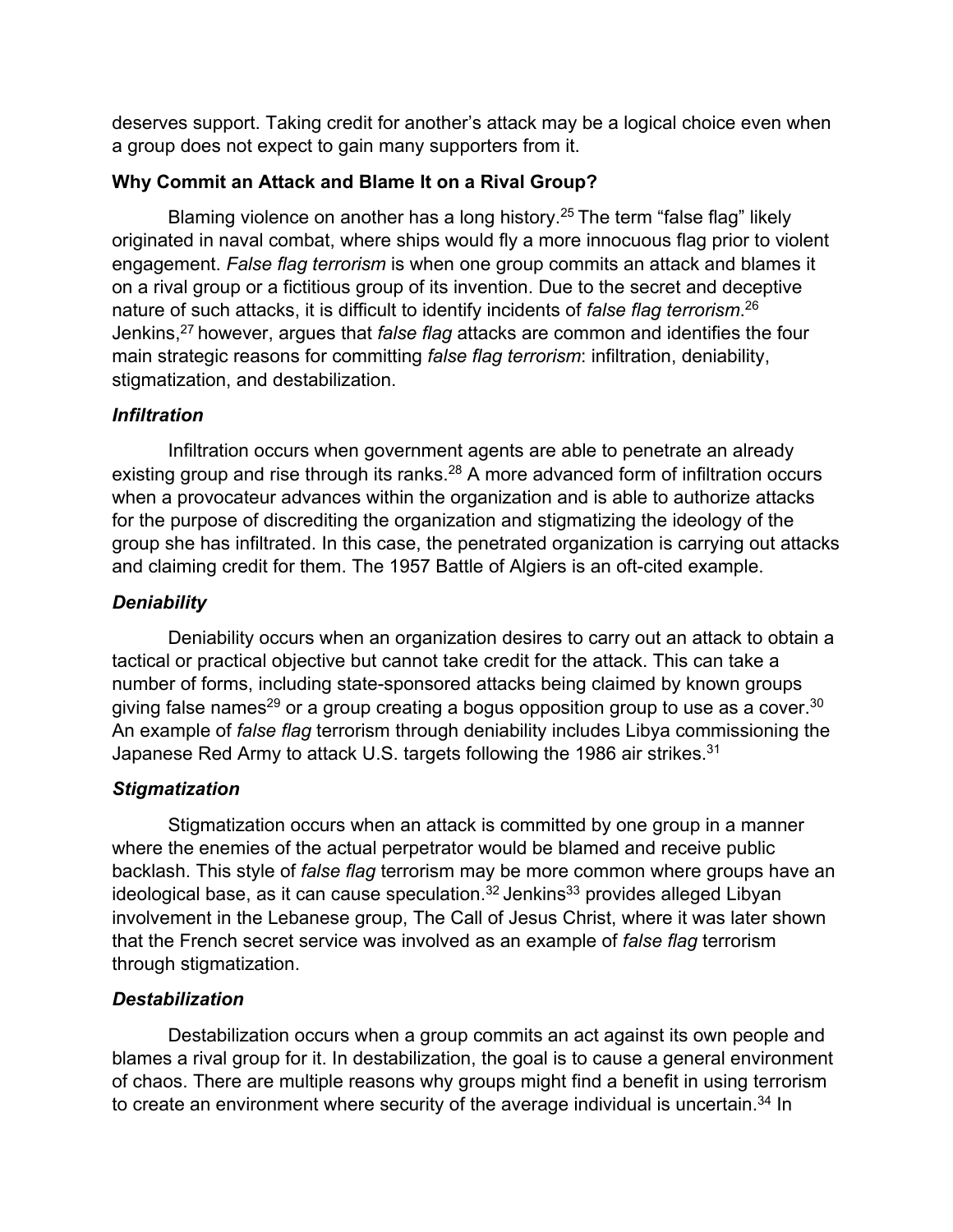Jenkins's<sup>35</sup> conception of destabilization, government agents are responsible for an attack that is blamed on a rival organization; however, terrorist organization can also use destabilization to create chaos. Greece, Spain, and Turkey are examples of *false flag* terrorism through destabilization.<sup>36</sup>

#### **Why Blame an Attack that You Did Not Commit on a Rival Group?**

Groups that use terrorism often have rivals. Some are bitter and others less so. Hamas and Fatah, for example, are Palestinian groups that compete for support of the Palestinian people and have been strategic rivals for decades with dramatic episodes of intra-Palestinian violence.37 Not all rivalry or intergroup competition, however, encourages strategic acts of terrorism. One scenario, the *hot-potato problem*, can occur when there are two or more competing organizations.

Within states, there are a number of organizations that seek to achieve some goal. These organizations are often nonviolent but some groups may perceive violence as necessary in order to fulfill their objectives. The *hot-potato problem* can arise due a lack of agreement about cooperation between organizations. One organization may believe that violence is antithetical to achieving its objectives, while another organization may perceive violence as critical. When this occurs, nonviolent groups may attempt to eliminate inaccurate perceptions that their organization is violent, while violent groups may desire a furthering of that perception. As a result, when a violent organization carries out an attack, nonviolent groups may have a strong incentive to distance themselves from the act. One common way to accomplish this is to blame the attack on a rival organization. Of course, the organization falsely being blamed for the attack may also not wish to be associated with the stigma of violence. Out of such an environment, a *hot-potato problem* may arise where groups pass blame to rival organizations in order to avoid the stigmatization of being associated with violence. The *hot-potato problem* can also arise when a group perpetrates an attack and initially takes credit for it but then retracts and possibly blames a rival group, generally due to backlash or other negative effects of having claimed credit.

# **Why Commit an Attack and Neither Claim It Nor Blame It?**

The lie of omission is most common; the perpetrator neither claims credit for the attack nor blames the attack on another group. Al Qaeda attacks since 1998 have often followed this pattern, while the Shining Path in Peru was likely one of the pioneers of this approach in the 1980s.<sup>38</sup> Over the past few decades, both the nature of groups that use terrorism and the prevalence of claiming responsibility of terrorist attacks have changed. The main goal of groups today may be fear, not publicity, which could explain why groups claim attacks less frequently since anonymous attacks still generate fear in the target population.39 Not claiming credit is a way to amplify fear and the potential catastrophic damage intended by the perpetrators.<sup>40</sup> Groups may not need to claim responsibility for an attack publically if the intended audience is internal<sup>41</sup> or a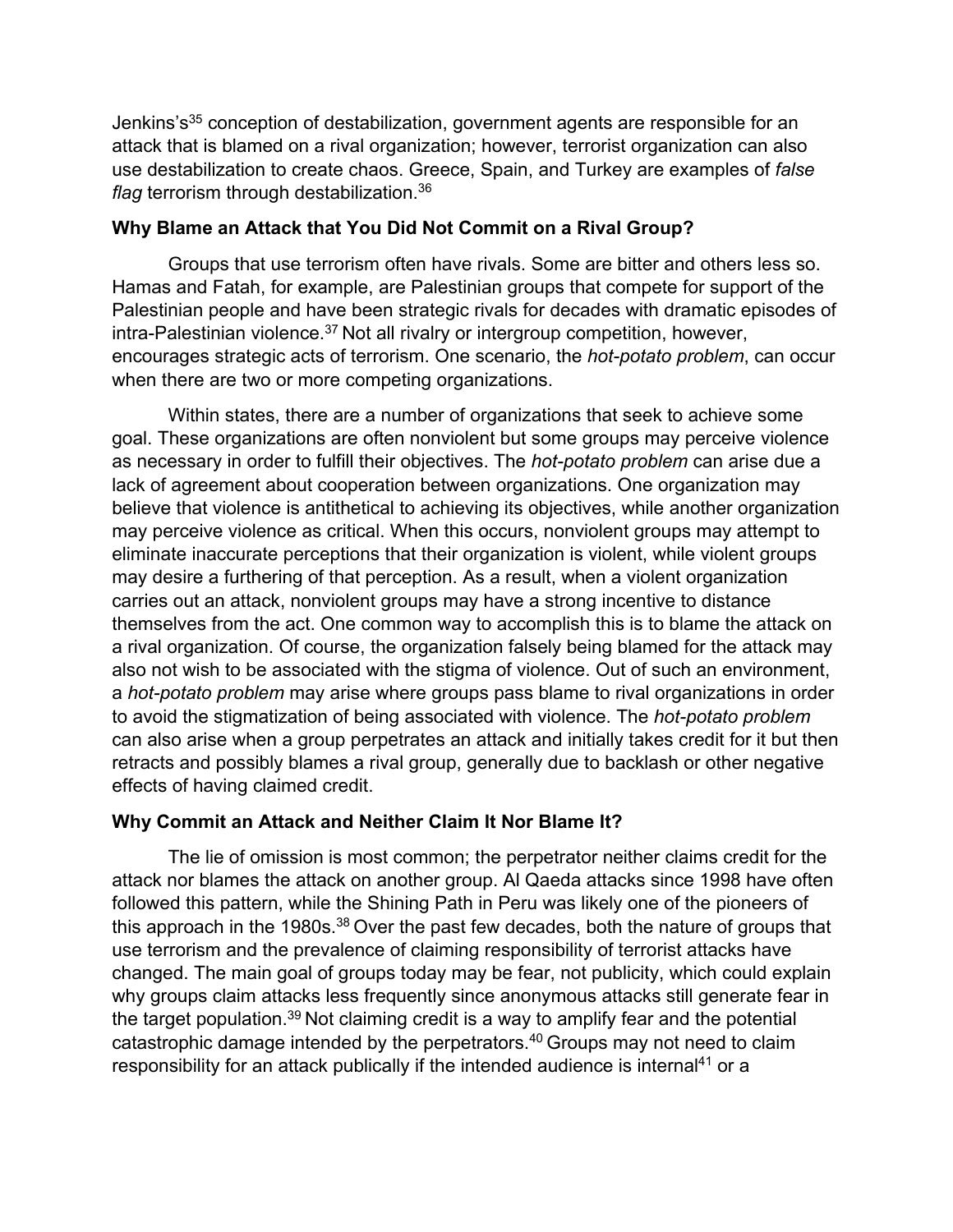competing group.42 State-backed attacks are not likely to be claimed, but the target usually knows who is responsible and why that attack occurred.<sup>43</sup>

The destabilization argument can also be applied to attacks where no one claims credit. For example, a government or an allied government group may want to create an environment where the populace would support more oppressive measures and reductions in freedoms. However, since the populace is unlikely to support such restrictions, the government has an incentive to create an environment of insecurity. By covertly organizing attacks against the populace, the government can create a tense environment to orchestrate support for repressive measures, but also cannot credit for the attacks, which would undermine its goal.

More recently, some of the most deadly terrorist attacks have gone unclaimed.<sup>44</sup> It is possible that some of these attacks were not claimed because they were directed at civilians and the responsible group feared backlash. Pluchinsky<sup>45</sup> suggests that groups may not claim attacks that conflict with their desired public perception, or if the number of casualties exceeds expectation. In a study of eight Middle Eastern terrorist grouptypes, Chasdi<sup>46</sup> found that 27.7 percent of attacks were unclaimed. The unclaimed attacks in this study were more likely to have targeted civilians and, surprisingly, were also more likely to have no injuries or fatalities than claimed attacks. The lack of injuries and fatalities in unclaimed attacks may suggest that the acts were merely meant to cause fear and add to political pressure, or it may suggest that the responsible group views the lack of civilian casualties as a failure and are too embarrassed to claim credit.47 These conflicting findings suggest that, perhaps, attacks on both ends of the casualty spectrum are likely to go unclaimed, but for different reasons.

Hoffman<sup>48</sup> also notes the political differences between the era when groups were more likely to claim attacks and the present. In the 1970s, there was more impunity for terrorist attacks whereas some states are now more likely to use military force and economic sanctions in response to terrorism, which drives groups that use terrorism and their sponsors underground and increases the utility of remaining anonymous.

When civilians are killed in a terrorist attack, the target population will likely be upset and may react in ways that are counterproductive to the perpetrator's goal(s). Killing civilians can also result in international outcry against the responsible organization. Civilian casualties will often make governments less cooperative with responsible terrorist groups, and governments may react by changing policies that the terrorists enjoyed. For all of these reasons, claiming terrorism can be a poor strategy.

#### **The Principal-Agent Problem**

The principal-agent problem occurs when an actor within a group behaves in a way that is not sanctioned by the leadership of his organization. Power structures within organizations that use terrorism range from strictly hierarchal to more horizontal cells. Due to varying structures of groups that use terrorism, there are a number of ways that communication can fail and impact claiming of attacks. When a group has a hierarchal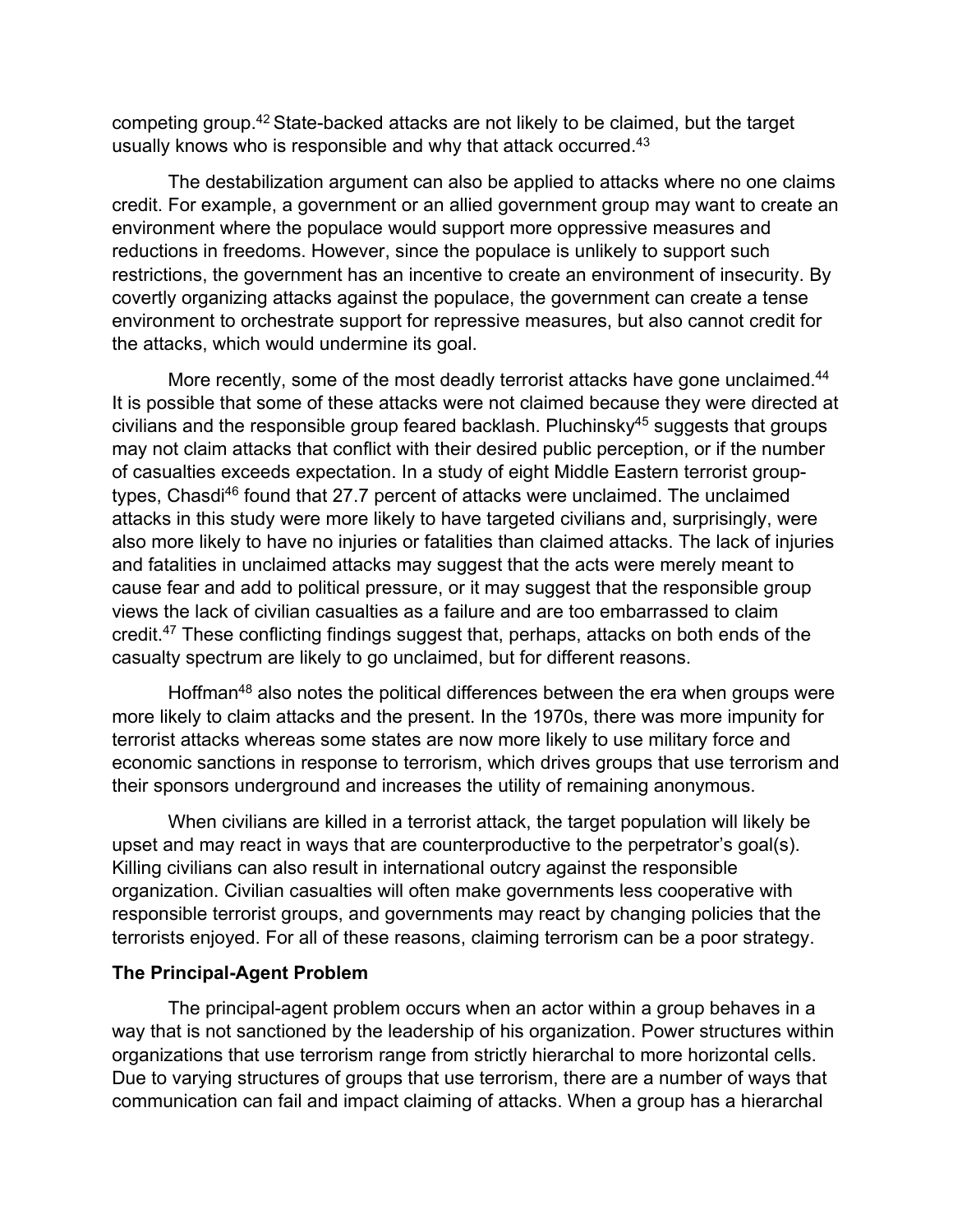structure, the leadership gives an order and agents carry out that order. When a group is comprised of horizontal cells, the leadership may set out broader guidelines and, rather than being told what and when to attack, agents have autonomy to perpetrate attacks and then report back to leadership. When power is not focused into a single governing body, there is an increased chance for principal-agent issues to arise, which can explain why some attacks go unclaimed.

Just as multiple strategic logics of terrorism can be used simultaneously,<sup>49</sup> groups can also employ multiple strategies of lying about terrorism. This article has outlined four lies that can be told about terrorism from the perspective of a group's leadership. However, a principal-agent problem can further explain why each of these lies may be told. First, an organization may claim responsibility for an attack based on false statements of responsibility from its agents. An agent may take credit for an attack carried out by another group to appear more effective. Leadership might then claim responsibility for the attack without realizing that they are lying. Second, an agent may carry out an attack and report back to leadership only to discover that leadership disagreed with the agent's action. Since the leadership cannot undo the attack, they may neglect to claim credit for it or blame the attack on a rival group to prevent their group from receiving the negative ramifications of the attack. Third, an agent may carry out an attack that he determines to be a failure so he does not inform his superiors about his involvement in the attack. Because the organization is unaware that its agent was responsible, they will not claim the attack and may blame the attack on a rival organization. Fourth, an agent may carry out an attack and report it to his superiors. However, the leadership may be selective in deciding which attacks are worth claiming and fail to claim some attacks.

#### **Levels of Control and Lying About Terrorism**

Lies about terrorism may be a function of both the level of control the group has over its environment and the level of control the group's leadership has over its subordinates when an attack occurs. Table 2 shows how the levels of an organization's external and internal control can impact the type of lie told about terrorism.

False claiming occurs when a group has high external control and high internal control. In this situation, a group is able to make a claim about an attack perpetrated by another organization without repercussions or its own agents betraying the truth. However, false claiming can also occur when a principal-agent problem arises and a group has high external control but low internal control whereby the agent can tell his superiors that he committed an attack that he did not such that the leadership is unaware that they are falsely claiming responsibility for another group's attack.

*False flag* terrorism occurs when a group has high external control and high internal control. In this situation, a group is able to carry out an attack and successfully blame it on another group in a way that is credible to the target population and is not betrayed by its own agents. However, false blaming can also occur when a principal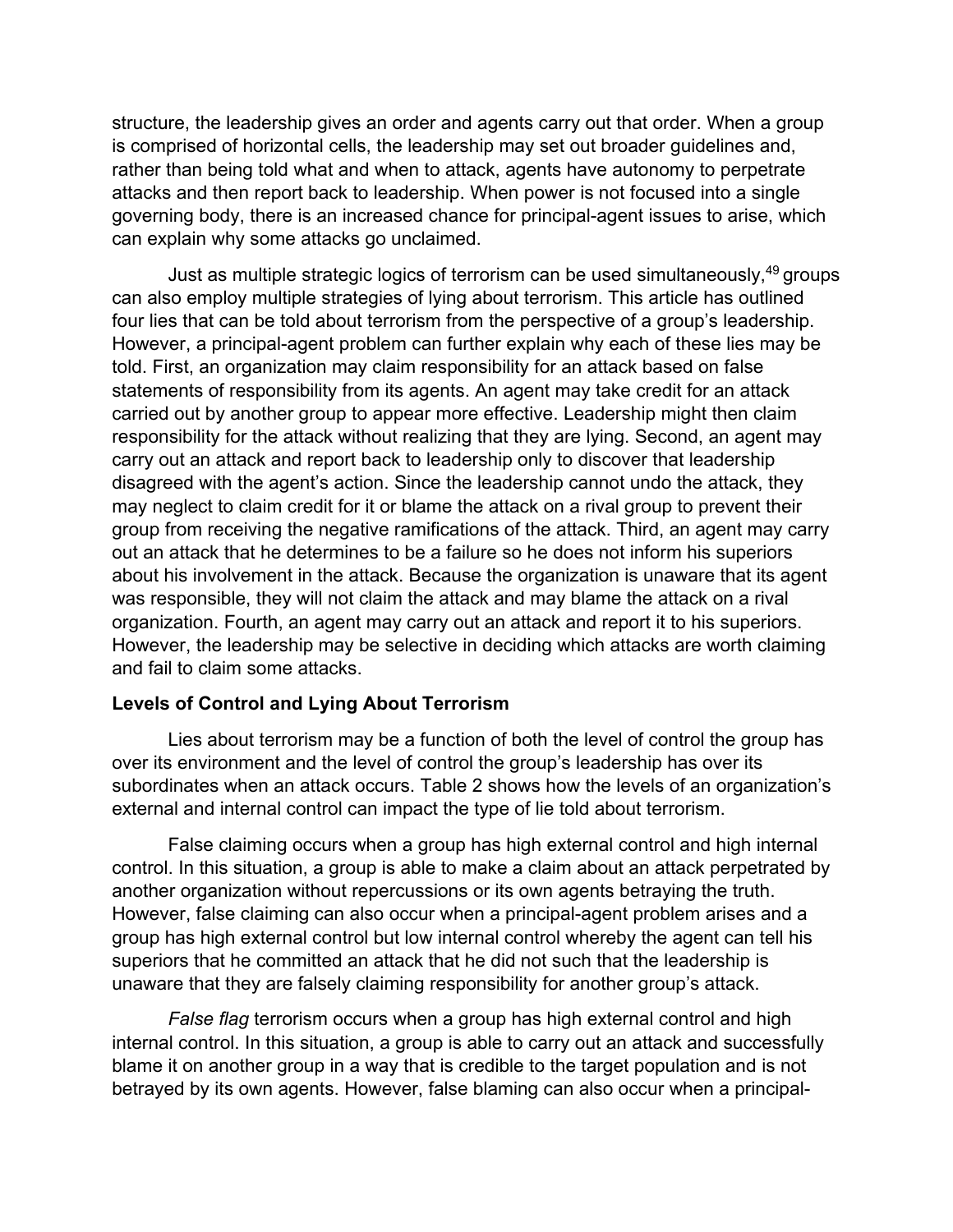agent problem arises and a group has high external control but low internal control whereby an agent can commit an attack that is not sanctioned by his superiors and when he tells the leadership of his organization about the attack they falsely blame the attack on a rival organization.

The *hot-potato problem* occurs when a group has low external control and high internal control. In this situation, it is possible that one group may commit an attack that could reflect poorly on a different group. Since the non-perpetrating group does not have control over the responsible organization, the non-perpetrating group blames the attack on a rival group to minimize the backlash and stigmatization that its group may face as a result of another group's attack. It is also possible that a group may be responsible for the attack and initially claim credit but later retract that claim and blame a rival, generally due to backlash faced as a result of having claimed credit. However, the hot-potato problem can also occur when a principal-agent problem arises and a group has low external control and low internal control whereby an agent carries out an attack but fails to inform his superiors about his responsibility for the attack and the organization's leadership blames a rival group for the attack instead.

Unclaimed attacks can occur when a group has high external control and high internal control. In this situation, a group is able to successfully carry out an attack and keep members of its organization from betraying their involvement outwardly. However, unclaimed attacks can also occur when a principal-agent issue arises and a group has high external control and low internal control whereby an agent carries out an attack that would be detrimental to the group's goal and thus leadership fails to claim credit for the attack.

|                                 |             | <b>LOW</b>                                              | <b>HIGH</b>                                                                                                                |
|---------------------------------|-------------|---------------------------------------------------------|----------------------------------------------------------------------------------------------------------------------------|
| Level of<br>External<br>Control | <b>HIGH</b> | <b>False Claiming</b><br><b>False Flag</b><br>Unclaimed | False Claiming/Principal-Agent<br>Problem<br>False Flag/Principal-Agent<br>Problem<br>Unclaimed/Principal-Agent<br>Problem |
|                                 | <b>LOW</b>  | Hot-Potato<br>Problem/Principal-Agent<br>Problem        | <b>Hot-Potato Problem</b>                                                                                                  |

Table 2 Control and lying about terrorism

#### **Cases**

This article has outlined four strategic reasons why a group may lie about terrorism through false claiming, false blaming, the *hot-potato problem*, and lies of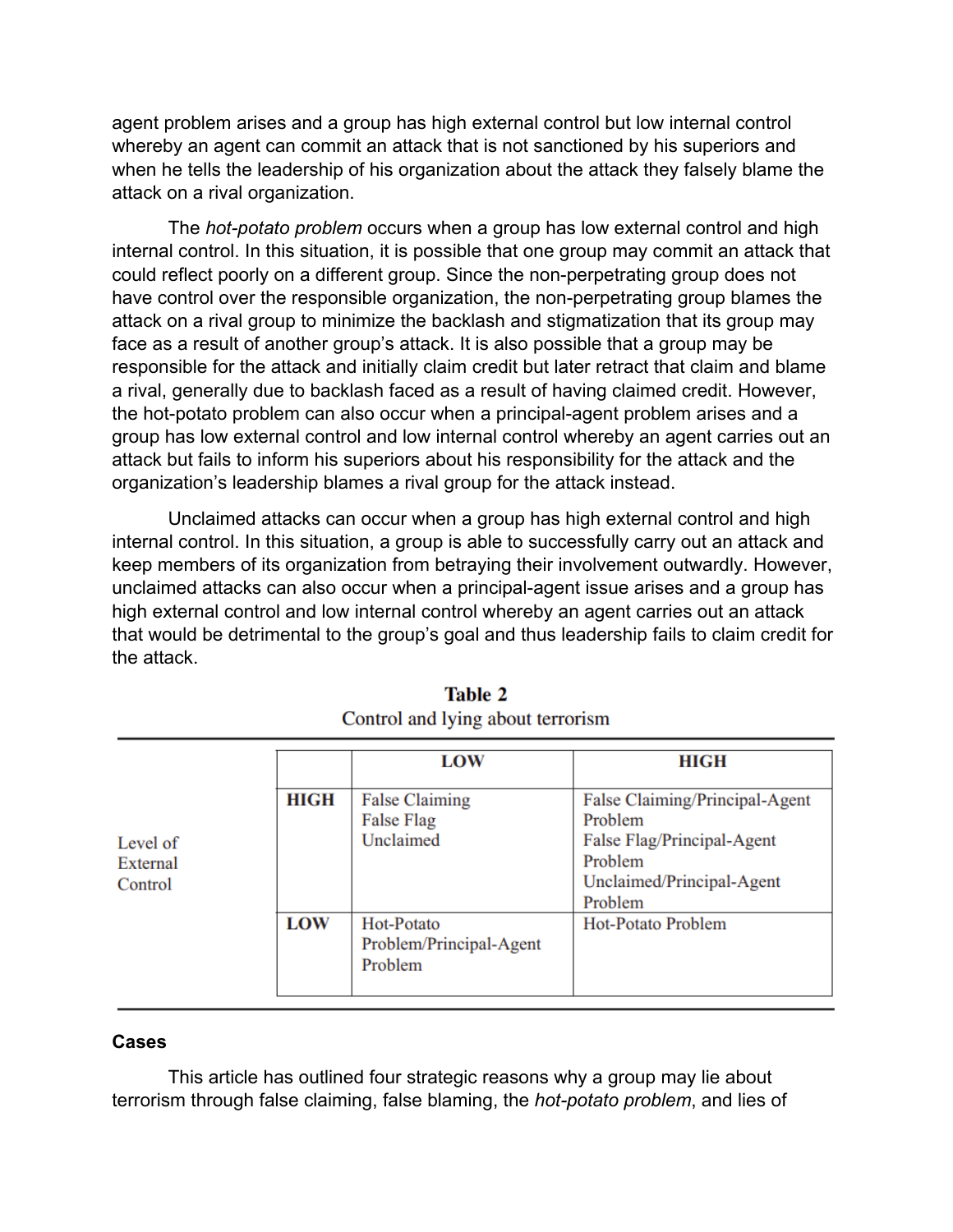omission. To illustrate these arguments, case studies are provided to outline examples where groups have lied about terrorism to achieve a strategic goal.

#### *The London Nail Bombings*

In April 1999, a bombing campaign shook London. On 17 April, the first bomb detonated in Brixton, a predominantly Black community, injuring 45. On 24 April, a bomb exploded in East London near Brick Lane, a predominantly Bangladeshi neighborhood, injuring 13. On 30 April, a third bomb went off in Soho, a predominately gay community, injuring 79 and killing three.

The perpetrator, David Copeland, was apprehended on the night of the last bombing. Copeland admitted to carrying out all three bombings and stated that he worked alone.<sup>50</sup> Two years before that attacks, Copeland had joined a far-right political group, the British National Party, but left the following year due to the group's unwillingness to use violence.<sup>51</sup> Copeland later joined the National Socialist Movement and became the regional leader in Hampshire a few weeks before his bombings.<sup>52</sup> Despite his links to right-wing extremist groups, Copeland acted alone in these attacks.53

Four right-wing extremist groups separately claimed credit for the April 1999 London bombings. The groups that claimed credit ranged from the well known, like Combat 18, to the relatively unknown, like the White Wolves,<sup>54</sup> to the obscure, like the English National Party and the English Liberation Army.55 At the time of the bombings, Combat 18's leader was imprisoned and police had infiltrated the group, so its claims of responsibility were quickly discarded as false.<sup>56</sup> The White Wolves claimed credit for all three attacks and specifically stated that they, not Combat 18, were responsible for the bomb in Brixton.57 Adding to the sense of confusion and unease, twenty-five people including leaders of the Black and Asian communities in London received death threats from the White Wolves.<sup>58</sup> Despite these claims of credit, there was no evidence of the White Wolves' involvement in the attacks. Very little is known about the two other groups that claimed credit for the attack in Brixton.

Groups are more likely to claim attacks when there are multiple organizations that are competing for support in the environment.<sup>59</sup> While this was meant to explain why groups truthfully claim their own attacks, it also offers a rationalist explanation for why groups in competitive environments may falsely claim responsibility for an attack. To be successful in a false claim, a group must have a high level of control both within its organization and outside of it. Authorities did not believe the claims of credit, even prior to Copeland being apprehended. None of the four groups that claimed responsibility was particularly powerful or well known, aside from Combat 18. For this reason, it is likely that each of the groups claimed these attacks because the targets were in line with their goals, and claiming such high profile attacks would garner attention and portray strength. However, these groups failed to convince the population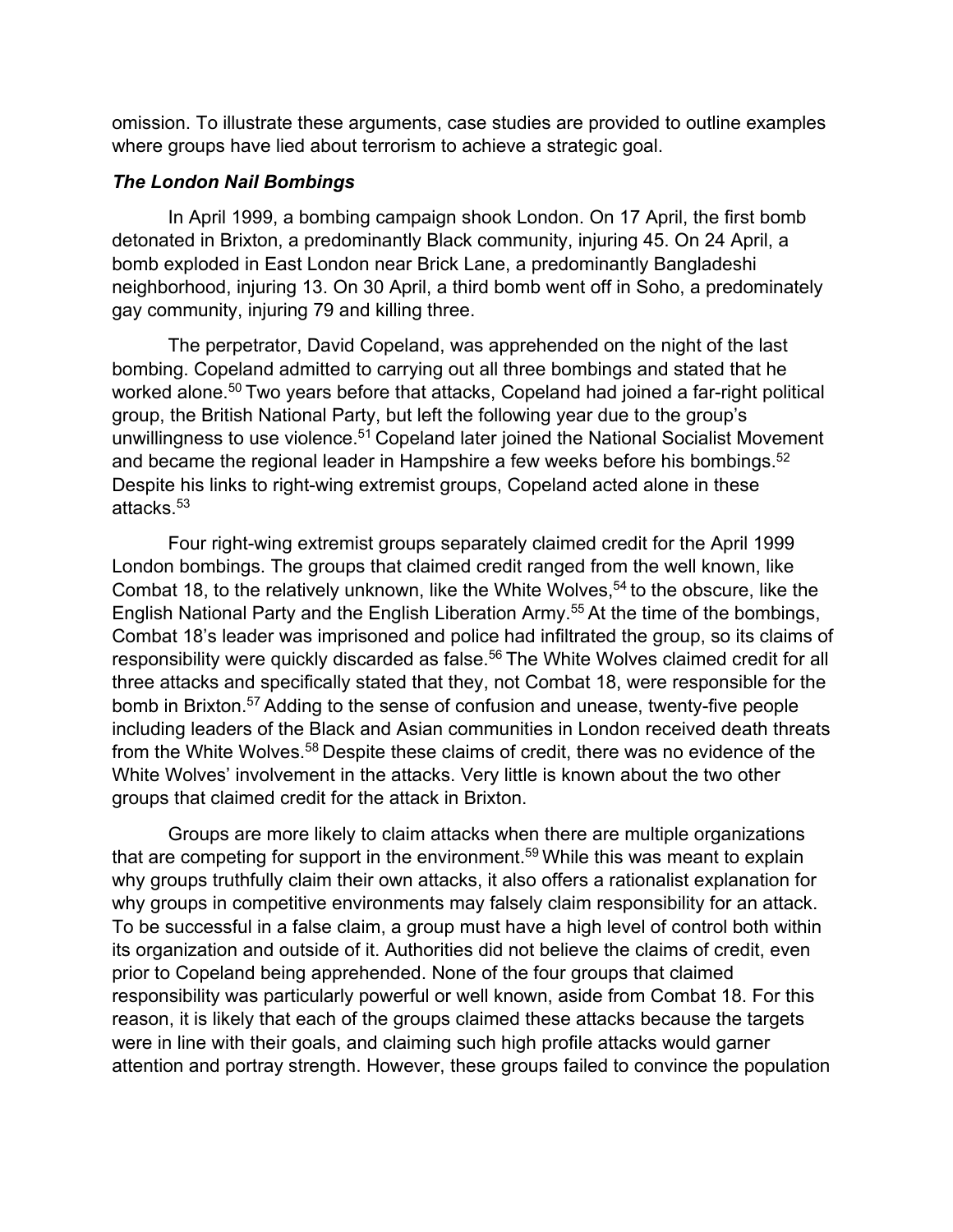of their involvement because no group had strong external control, which allowed for four groups to separately claim credit for attacks that none of them committed.

It is possible that one or more of the group that falsely claimed responsibility did so without realizing that they were lying. A principal-agent issue can arise when an agent wants to impress his superiors and appear more effective by claiming involvement in an attack for which he has no responsibility. If this occurred, the leadership of the group(s) would not be aware that they were lying about the attack. For the principal-agent issue to occur in false claiming, the group would need to have high external control but low internal control, which is unlikely for small, ideologically based groups such as those that claimed credit. While a principal-agent issue may account for some of the lies told about this bombing campaign, it is unlikely the reason that all four groups falsely claimed responsibility.

#### *The Cinema Rex Fire*

The Cinema Rex fire in Abadan, Iran was one of the deadliest attacks in modern history and a catalyst for the White Revolution of 1979. The attack on the Cinema Rex is also an exemplary case of the strategic utility of *false flag* terrorism. On 19 August 1978, the anniversary of the 1953 coup that overthrew Mosaddeq, the democratically elected Iranian prime minister, a theater in a working-class neighborhood of Abadan was set on fire during a screening of a controversial, slightly pro-leftist film.<sup>60</sup> The doors were locked from the outside and anywhere from 350 to 800 people were killed. $61$  The shah blamed Islamic militants for the attack while the revolutionary Islamists blamed SAVAK, the shah's secret police.<sup>62</sup> Public opinion supported the latter position, illustrating the lack of public trust in the shah's government, and led to public outrage and protests.63

The shah responded to the protests by making concessions, which was seen as a sign of weakness.<sup>64</sup> On 8 September, a peaceful protest in Tehran ended with troops opening fire and killing between 80 and 90 protesters, although public perception was that the death toll was several thousand.<sup>65</sup> This event marked a turning point. The shah responded with greater repression, including closing schools and suspending the media.<sup>66</sup> Attempts to quell the opposition failed and the public viewed the shah as untrustworthy, indecisive, and unstable. In contrast, Ayatollah Khomeini had a clear goal for the future and the revolution began shortly thereafter.<sup>67</sup>

The official investigation into the cause of the fire stopped when the revolution started.<sup>68</sup> The 1980 trial showed that a religion-oriented group was responsible, and the attack may have been directed by higher clericals.<sup>69</sup> After the revolution, an official investigation discovered that Islamic militants set the fire to create public animosity against the Pahlavi regime.<sup>70</sup> However, due to the nature of the events and the political climate at the time, there is a dearth of information about the fire.<sup>71</sup> It cannot be known for certain who set the fire, but the preponderance of evidence suggests that the Islamic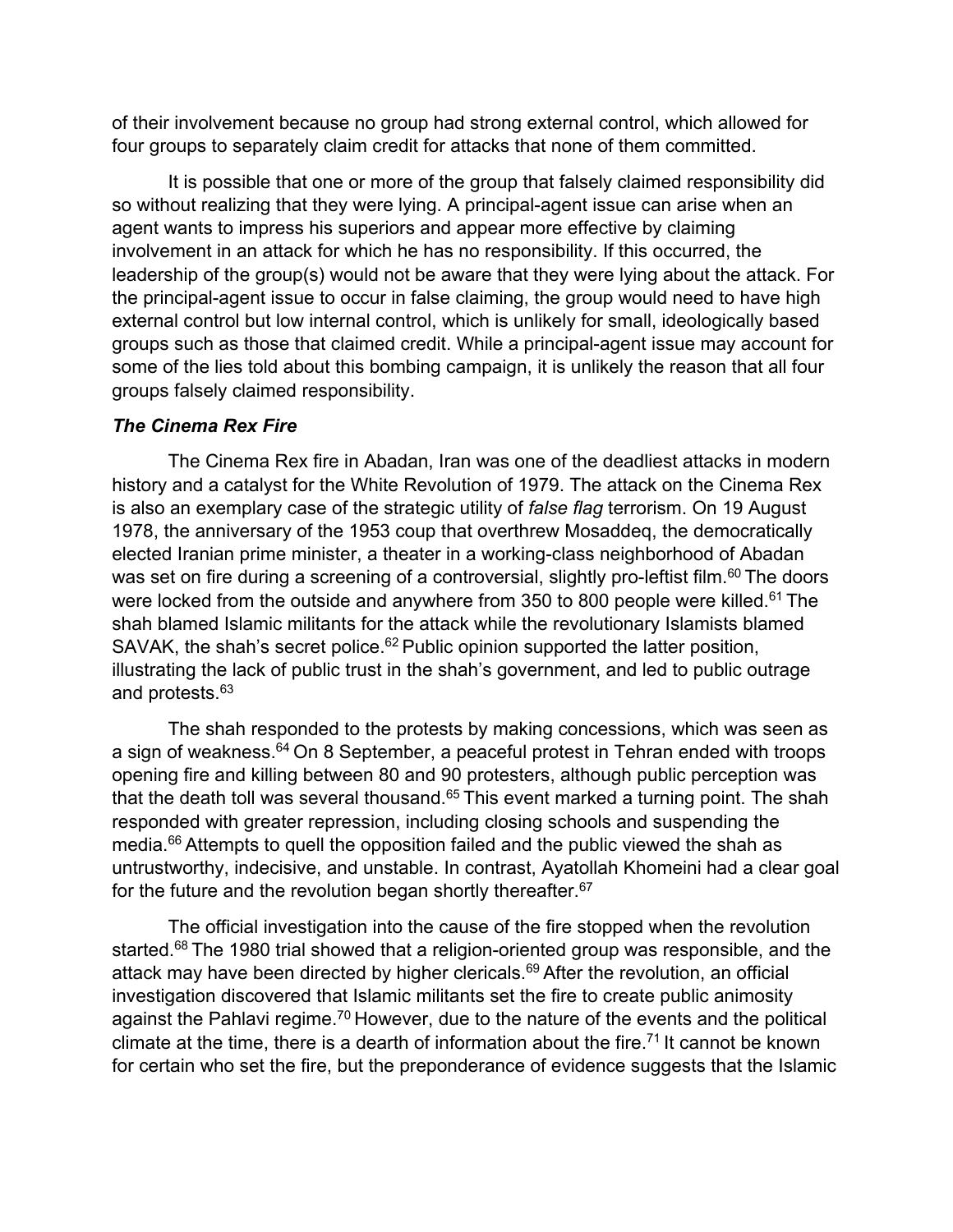revolutionaries were responsible and the events that unfolded after the fire were certainly more beneficial for them.

Regardless of whether the fire was actually set by Islamic militants or by the shah's SAVAK forces, both groups blamed the other for the attack. Following the logic of costly signaling, the true perpetrator should have claimed credit for the attack, but that is not what occurred. Therefore, the primary objective of the Cinema Rex fire was not to send a costly signal. However, lying about the attack did have a strategic aim, and it led to the Islamic revolutionaries achieving one of Kydd and Walter's<sup>72</sup> end goals: regime change.

To successfully carry out *false flag* terrorism, the group that actually perpetrates the attack must have high external and internal control. The political climate in Iran during August 1978 provided a ripe environment for such attacks. The shah's regime was crumbling and revolutionary sentiments were beginning to grow. However, the opposition was not unified and there was not yet massive public support for regime change. The Islamic revolutionaries capitalized on the shah's low level of external control and their own high level of internal control to carry out a *false flag* attack. As a result, the Islamic revolutionaries also solidified the opposition movement and expanded their own control.

Three of Jenkins's73 strategic reasons for committing *false flag* attacks apply to the Cinema Rex fire: deniability, stigmatization, and destabilization. Deniability was necessary and advantageous to the Islamic revolutionaries. The revolutionaries sought to carry out a provocative attack that would generate support to their cause. The attack on innocent families at a movie theater achieved their tactical objectives. However, it was necessary that the attack be perpetrated in such a way that it could not be easily linked back to their cause. Stigmatization was essential, and the fire started a chain of backlash. While the regime rightfully blamed revolutionaries for the attack, the public largely did not believe this and held the shah's regime responsible. As a result, distrust in the regime grew and resulted in public outrage and rekindled protests. Destabilization that resulted from the fire provided the chaotic environment necessary to serve as a catalyst for the White Revolution.

While it is possible that the Cinema Rex fire is an example of *false flag* terrorism due to a principal-agent problem, that explanation is unlikely. For the principal-agent problem to occur in a *false-flag* situation, a group needs to have high external control but low internal control such that an agent commits an attack that is not sanctioned by his superiors so leadership blames their opponent for the attack. However, at the time of the Cinema Rex fire, the Islamic revolutionaries had high internal control, as the movement was hierarchical and centered around creating a theology-based regime. Rather, evidence suggests that Islamic revolutionaries clandestinely orchestrated the attack with the purpose of stigmatizing the shah's regime and destabilizing the political environment to garner support for regime change. The Cinema Rex fire is the pinnacle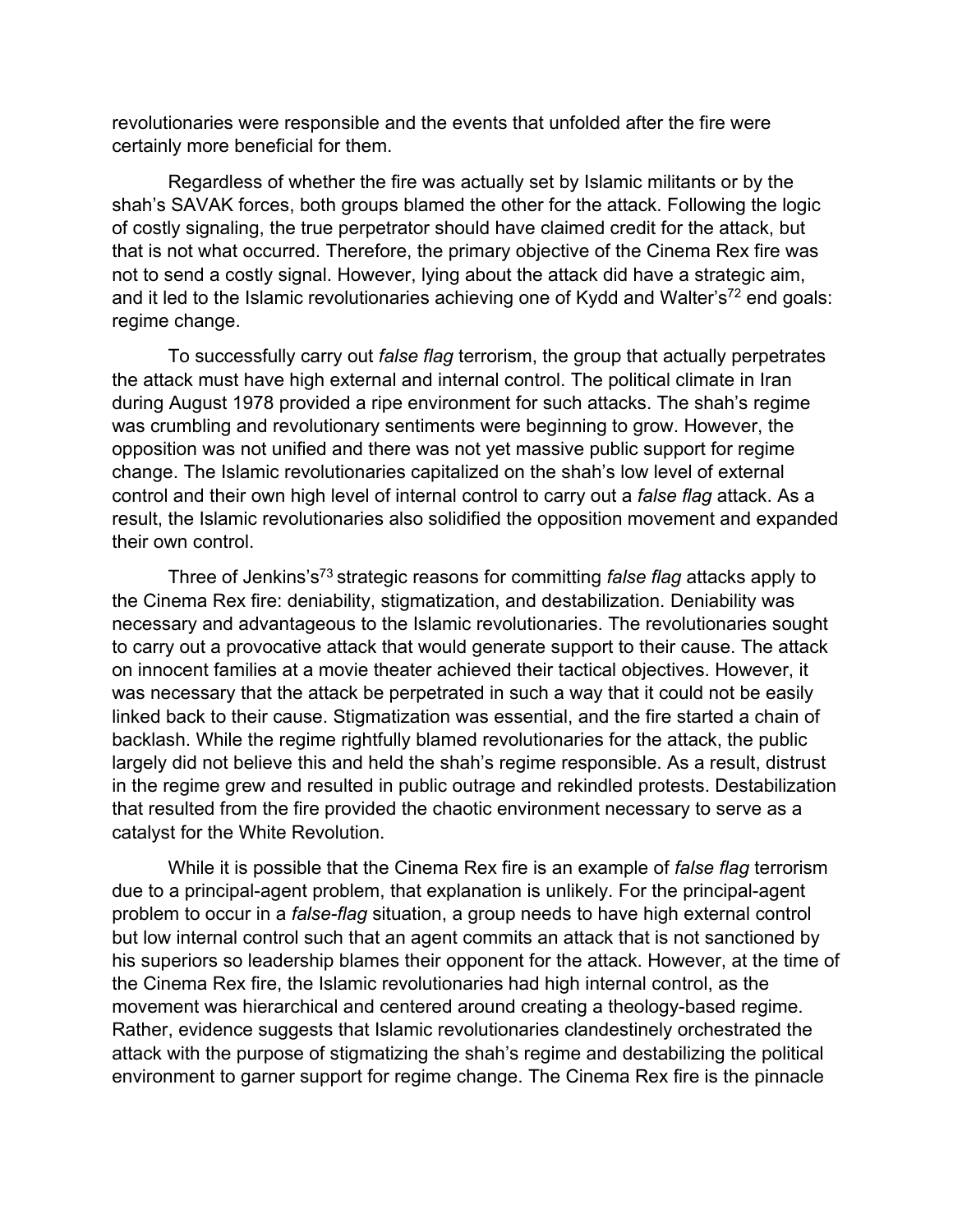example of the strategic utility and success of *false flag* terrorism in achieving the terrorist's end goal.

#### *The Bologna Train Bombing*

On 2 August 1980, an unattended suitcase bomb detonated in the train station in Bologna, Italy killing 85 and injuring over 200. Hours after the attack, Nuclei Armati Rivoluzionari (NAR), a neo-fascist group, called a newspaper in Rome to claim credit for the attack. The Red Brigade and the Organized Communist Movements, both communist groups, also claimed credit for the attack but later retracted their claims. There were widespread protests in Bologna the following day, and a few days later, there was a nationwide strike and calls for swift justice. A few weeks after the bombing, dozens of NAR members were arrested, but they have maintained their innocence to this day.74

During a bank fraud investigation in 1981, police discovered documents in the office of Licio Gelli, a prominent financier, which both implicated military and political officials in misleading investigators about the Bologna train bombing and detailed a plan to install an authoritarian government.<sup>75</sup> Gelli was later acquitted of charges of carrying out the bombing but was convicted of investigation diversion along with four members of the Italian military secret service. Through a series of trials and appeals members of NAR were convicted of carrying out the bombing: husband and wife Valerio Fioravanti and Francesca Mambro in 1995 and Luigi Ciavardini in 2004. Despite convictions and admissions to other crimes including murder, all maintain that they were not involved in the Bologna bombing.

The attack was likely symbolic, as it occurred on the same day that a trial started for eight neo-fascists for the 1974 Italicus Express bombing.<sup>76</sup> Accordingly, many believe that NAR was responsible for the attack, and that, perhaps, it was perpetrated to sway public opinion in the ongoing *strategy of tension* between communist and neofascist groups, including the Red Brigade and NAR.77 However, given that Bologna was a communist stronghold, public opinion at the time led many to conclude that the Red Brigade was, in fact, responsible.<sup>78</sup> To this date, there is still doubt about the true perpetrators of this attack.

The political environment in Italy at the time was tense and the months leading up to the Bologna train station bombing were filled with terrorist incidents across Italy. The *strategy of tension* that characterized this period was full of fear and propaganda aimed to sway public opinion. Accordingly, a complex environment of loyalties was borne out of the relationships between various groups, including the Red Brigade, other communist groups in Italy, NAR, other neo-fascist groups in Italy, and the Italian government. In such a situation, the *hot potato problem* can arise when a group perpetrates an attack, initially takes credit for it, but later the group or its agents retract the claim of credit. Based on available information, this is likely what happened in the Bologna train bombing where NAR claimed credit but, after apprehension, the leader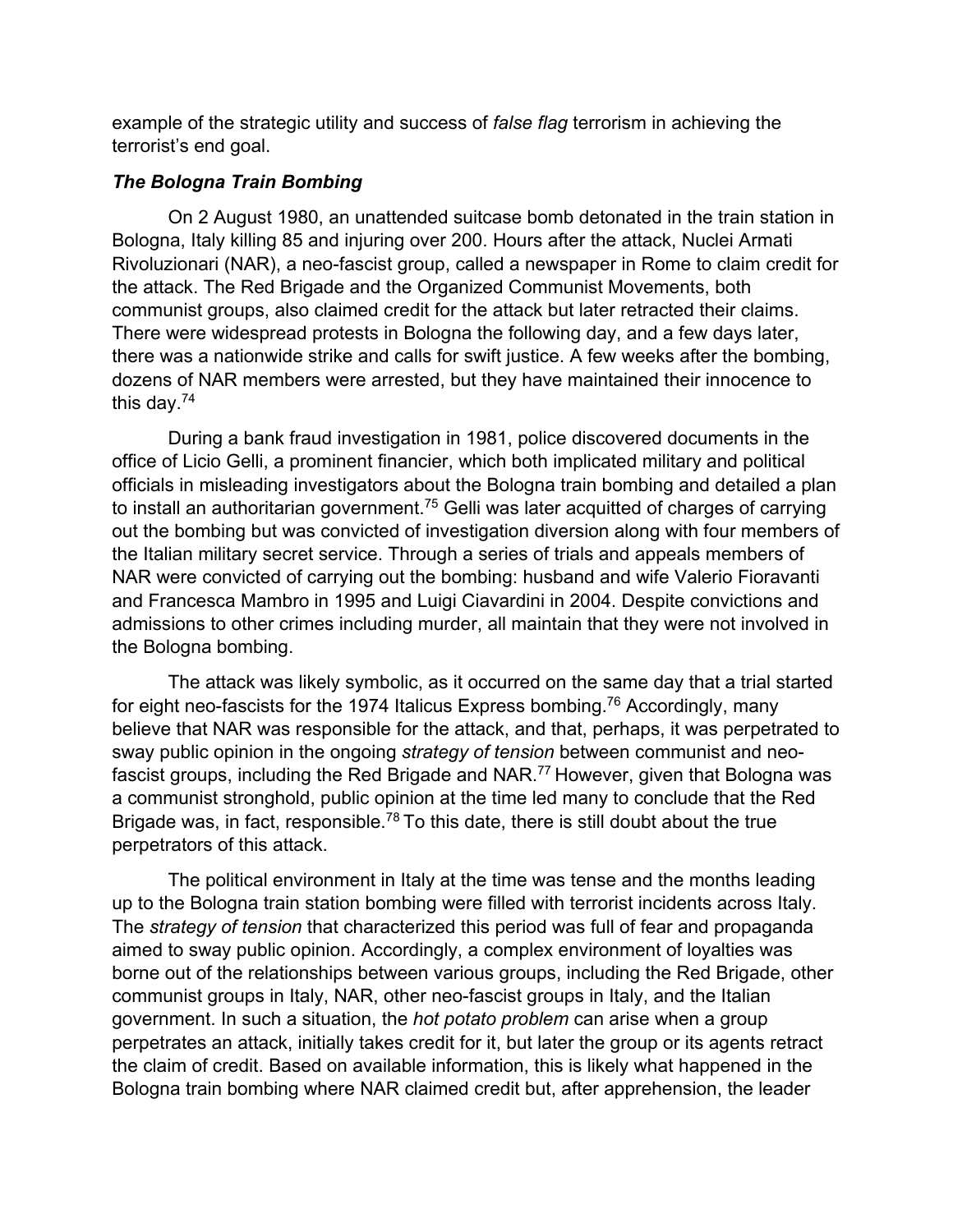and agents maintained their innocence. This was not, however, the only lie told. The Red Brigade and the Organized Communist Movements also lied by falsely claiming credit for the attack and later retracting, possibly due the widespread public backlash against the bombing in the days that followed.

The political environment in Italy during this time was ripe for the *hot-potato problem* since individual organizations had low external control but high internal control. It is possible that NAR perpetrated the attack and took credit due to its low level of external control. NAR may have falsely assumed that this would benefit the group by increasing public attention after a number of Red Brigade attacks in the previous months. However, NAR leaders and members insistently deny responsibility for the attack. This retraction indicates a high level of internal control and was a rational action primarily because arrests are counterproductive to the cause and, to a lesser extent, because public response to the attack was overwhelmingly negative. While it is possible that the principal-agent problem was also at play in the Bologna train bombing, it is unlikely given the available information.

#### *The December 21st Charasadda Suicide Bombing*

On 21 December 2007, the main mosque in the small village of Sherpao, Pakistan was packed with over 1,000 worshipers when an individual in the second row detonated a suicide bomb.<sup>79</sup> Over 50 people were killed and over 100 were injured.<sup>80</sup>

The primary goal of the attack was likely not civilian casualties.<sup>81</sup> Rather, the attack appeared to be an assassination attempt against Pakistan's former interior minister, Aftab Ahmed Khan Sherpao.<sup>82</sup> This attack was not the first assassination attempt against Sherpao.<sup>83</sup> On 28 April 2007, the Taliban targeted Sherpao at a political rally for his party, Pakistan's Peoples Party.<sup>84</sup> Sherpao escaped both attacks unharmed.85

No group claimed credit for the December 2007 attack, and the evidence does not point to any specific group.<sup>86</sup> The Pakistani Taliban perpetrated the first attempt on Sherpao's life, which makes them the most obvious suspect. However, they are not the only group with motive.<sup>87</sup> Both AI Qaeda and the Taliban considered Sherpao a target due to his efforts as Interior minister against the rise of extremism.<sup>88</sup>

Sometimes, a group may not claim credit for an attack because it is obvious to its targets that they are responsible. $89$  In such cases, no official claim is needed to make the signal.<sup>90</sup> However, Pakistan is a country with a plethora of violent organizations and, because more than one group had reason to want Sherpao dead, it is not obvious who was responsible. As such, the failure to claim this attack cannot simply be explained by a perceived lack of need on the perpetrators' part.<sup>91</sup> In this case, if a group wanted credit, it would have had to explicitly claim the attack.

There are three explanations for why failing to claim this attack was strategic: the assassination attempt failed, costly signaling was never the goal, and there was fear of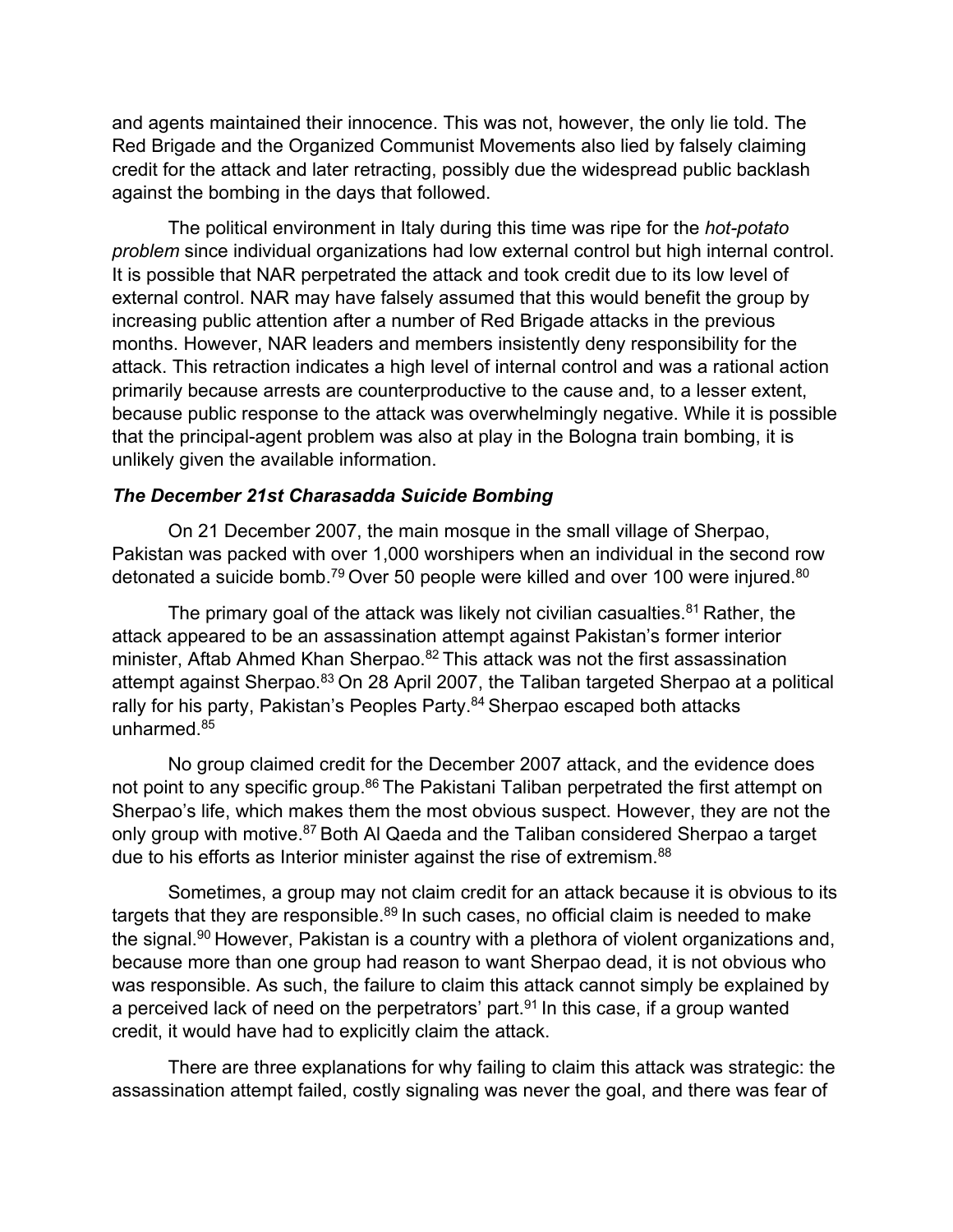public backlash. If the attack was an assassination attempt, as is widely believed, then the failure to claim responsibility for this attack was most likely the product of deniability. The perpetrator may have had objectives other than costly signaling and wanted to avoid the negative ramifications of responsibility. This would require the group to have high external and internal control, since no rumors of responsibility have surfaced. The attack's primary objective seems to have been to assassinate Sherpao. Thus, this attack may have had nothing to do with signaling. Related to the first point, it is also possible that the responsible group planned to claim credit for the attack, had it been a success. However, since the attack failed, the responsible group may not have claimed credit for fear of being perceived as weak or ineffective.

The group responsible may have failed to claim credit because the attack killed more people than the group expected.<sup>92</sup> By claiming responsibility for the attack, there are two ways that the perpetrators could be harmed: public backlash and governmental response. Since the attack killed many in a mosque, there may have been particularly strong public backlash against the group responsible. Since the target was a political figure, it may have generated more severe governmental response as well.

While the principal-agent problem can potentially explain why some terrorist attacks are not claimed, it probably does not apply to this case. The principal-agent problem occurs when agents of a terrorist organization act independently from leadership, and this breakdown in communication results in attacks contrary to the objectives set forth by leadership. Given that this was an assassination attempt of a major target, it is unlikely that an agent was acting independently from leadership. The fact that it was a suicide attempt, and that the previous attempt on Sherpao was planned, also suggest that this was most likely an attack planned and authorized by the leadership.

#### **Why It Is Difficult to Model**

This article provides a theoretical expansion for understanding terrorism through a rationalist lens. Previous research has detailed the strategic reasons that groups tell the truth about terrorism, and this article offers strategic reasons why groups lie about terrorist attacks. While the present article expands our theoretical understanding of how terrorism can be strategic, regardless of whether or not a credible claim of credit is made, it is difficult to model these problems.

The central concern is how to tell if people are lying. According to the Global Terrorism Database,  $93$  a large proportion of terrorist attacks involve a lie, most of which appear to be a lie of omission or falsely claiming the attack of another group. It is more difficult to ascertain the proportion of attacks that are true *false flag* instances or are subject to the *hot-potato problem*, but as the case studies discussed in this article indicate, all of these lies about terrorism do occur. Identifying that groups sometimes do lie about terrorism is the first step in theorizing about why this phenomenon occurs,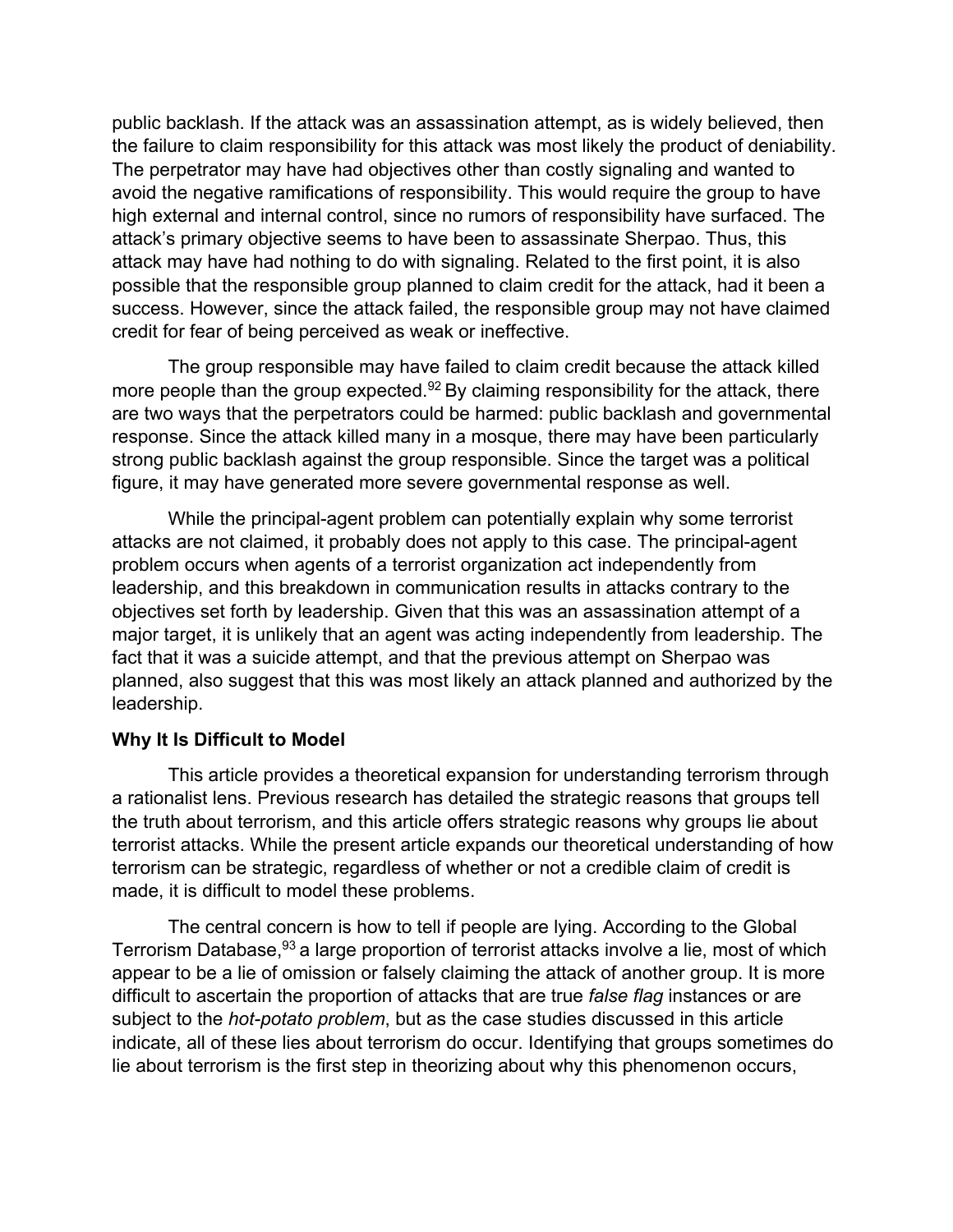especially with greater frequency. However, at this point, it is probably not possible to model these problems using a large N study.

### **Where We Expect to See Each Lie**

As discussed above, the type of lie told about terrorism is a function of a group's level of internal and external control when the attack occurs. Based upon this understanding about how groups lie, it is possible to hypothesize the environments in which each lie is most likely to occur.

False claiming, *false flag*, and unclaimed attacks all require that a group possesses high external control, but the level of internal control can vary. If a group has high external control and high internal control, its agents do not betray the truth, which can manifest in different types of lies. A false claim is likely to occur and be believed when the group is dominant in its region, not faced with strong competition, and more hierarchically structured. New or weak groups may falsely claim in hopes of gaining attention and appearing stronger than they are, but these claims are less likely to be believed. *False flag* attacks are likely to occur when the group needs a catalyst event to provoke a disproportionate response or generate public support for its cause, and necessitates that the group has the capacity to credibly and believably blame the attack on its opponent. Unclaimed attacks are likely to occur when the attack is meant to communicate to an internal audience or when the group does not have competition in the region and thus the perpetrator is obvious to the population.

If a group has high external control but low internal control, then the group may be unknowingly lying about its responsibility, unknowingly denying its responsibility, or knowingly denying its responsibility for an unsanctioned attack. Under these conditions, both false claiming and false blaming are likely to occur by a dominant group in a region, but the group's structure is more likely to be horizontal and thus the group's leadership is less aware of their subordinates' actions. Unclaimed attacks are likely to occur when the attack was not carried out as planned or when the public has a negative perception of the attack.

Conversely, the *hot-potato problem* will only arise in environments where groups have low external control due to a number of competing groups. If a group has high internal control, the *hot-potato problem* will likely arise when another group perpetrates an attack that is counterproductive to its goals. If a group has low internal control, the *hot-potato problem* may also arise if an agent commits an attack that is counter to his group's goals and thus fails to report it so the group's leadership may unknowingly blame a rival group for the attack, which would be denied by the group who was blamed but not responsible, thus resulting in blame being bounced back and forth.

#### **Policy Implications**

In recent years, the percentage of terrorist attacks that are credibly claimed has decreased. This article presents rationalist explanations for why groups lie about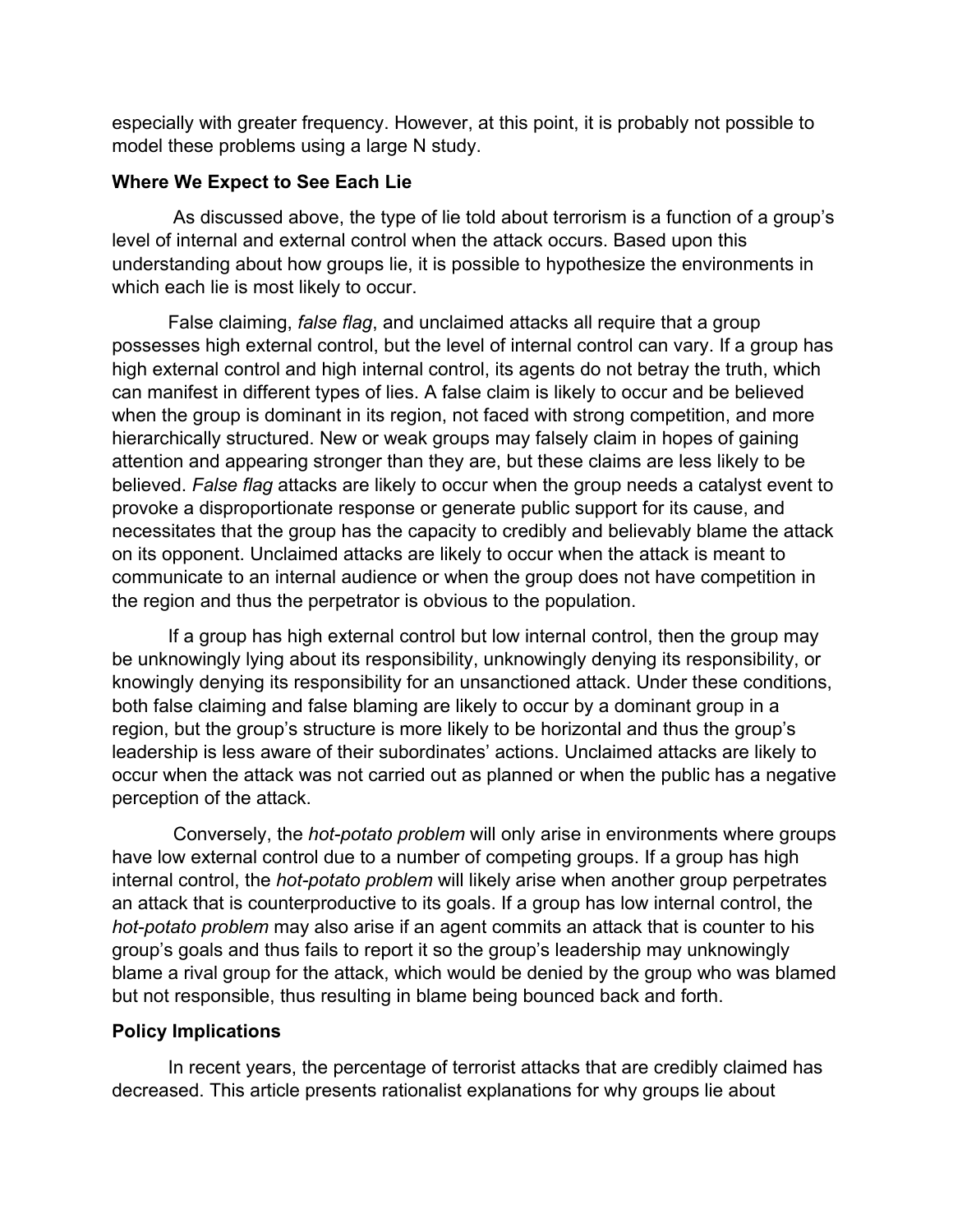terrorism, either through false claiming, false blaming, the hot-potato problem, or lies of omission. By expanding our understanding of terrorism from a rationalist perspective to include instances where groups lie, this article also expands the policy implications for addressing terrorism.

Groups may lie about terrorism for a number of reasons and in a variety of ways. Claims of terrorist attacks should be treated with a degree of skepticism from both an academic and a policy standpoint. As this article demonstrates, even when only one group claims responsibility for an attack, this does not guarantee that the claiming group is truly responsible. Thus, it is better to acknowledge the claim of responsibility than to ascribe responsibility for any given attack. Furthermore, in order to fully understand terrorism, it is important to appreciate the environment in which an attack takes place and the potential repercussions for the group that is publically deemed responsible for an attack. As such, it is worth treating attacks that seem strategically ill timed with a great deal of suspicion. This does not mean that every attack that leads to repercussions against the terrorist group will have a lie behind it. If the propositions above are useful, it is wise to consider the degree of internal and external control to identify different potential reasons for lying. Terrorism is not the straightforward game of costly signaling that conventional wisdom has assumed it to be. Rather, terrorism occurs in environments where errors, disorder, and stigmatizations are key elements, and where costly signaling is only one of the potential explanations.

#### **Notes**

1. Brian M. Jenkins, International Terrorism: A New Kind of Warfare (Santa Monica, CA: The Rand Corporation, 1974), p. 4.

2. We define terrorism as violence or threats of violence against noncombatants to coerce an opponent in pursuance of a goal. For a more thorough discussion of defining terrorism see Bruce Hoffman, Inside Terrorism (New York: Columbia University Press, 2006) and Leonard Weinberg, Ami Pedahzur, and Sivan Hirsch-Hoefler, "The Challenges of Conceptualizing Terrorism," Terrorism and Political Violence 16(4) (2004), pp. 777–794; Joseph K. Young and Michael G. Findley, "Promise and Pitfalls of Terrorism Research," International Studies Review 13(3) (2011), pp. 411–431 examines the implications of changing these definitions for terrorism research.

3. See, for example, Jenkins, International Terrorism; Gabriel Weimann, "Media Events: The Case of International Terrorism," Journal of Broadcasting and Electronic Media 31(1) (1987), pp. 21–39; Gabriel Weimann and Conrad Winn, The Theater of Terror: Mass Media and International Terrorism (White Plains, NY: Longman Publishing Group); Bruce Hoffman, "Why Terrorists Don't Claim Credit," Terrorism and Political Violence 9(1) (1997), pp. 1–6.

4. Andrew Kydd and Barbara F. Walter, "Sabotaging the Peace: The Politics of Extremist Violence," International Organization 56(2) (2002), pp. 263–296. Andrew H. Kydd and Barbara F. Walter, "The Strategies of Terrorism," International Security 31(1)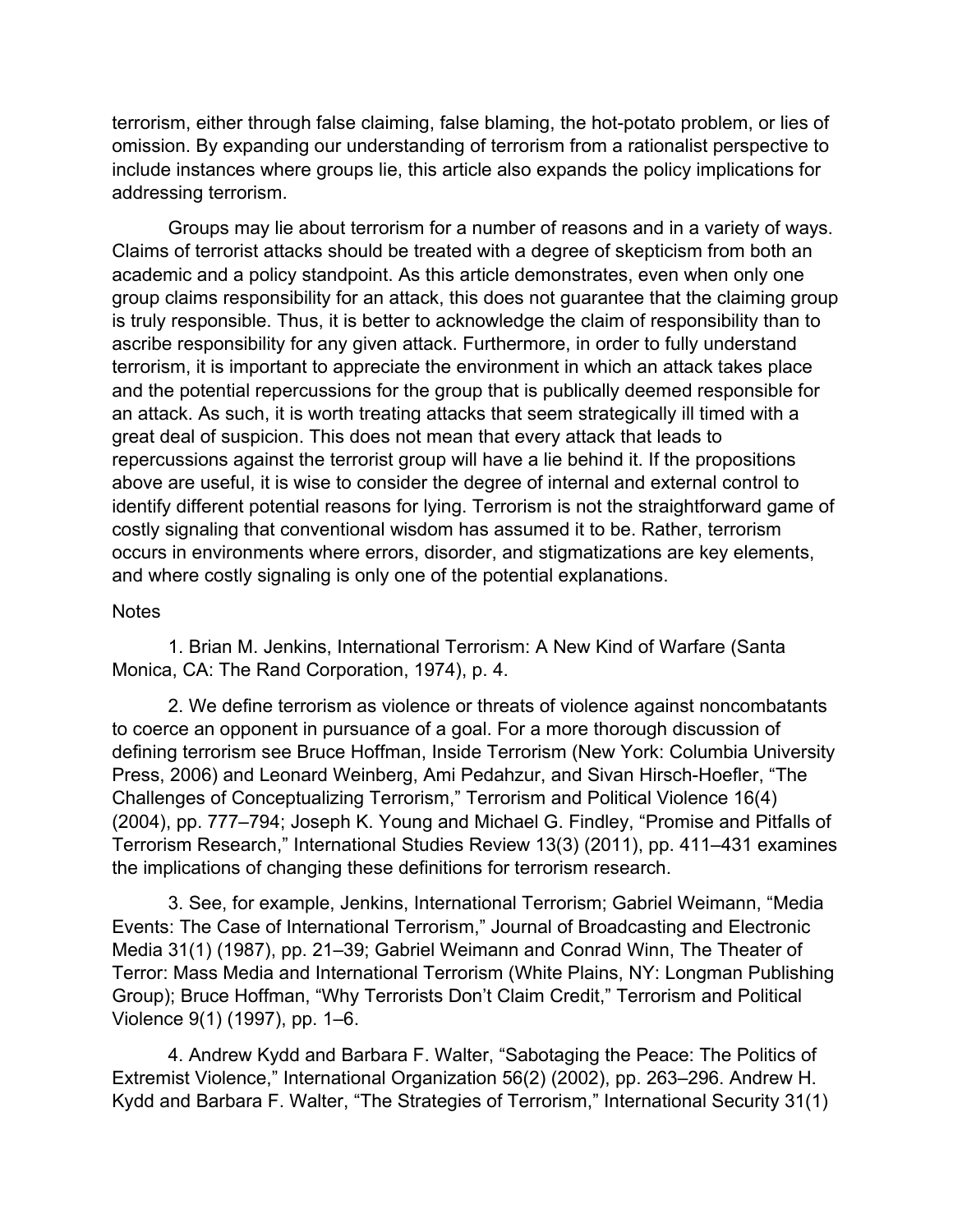(2006), pp. 49–80. David A. Lake, "Rational Extremism: Understanding Terrorism in the Twenty-First Century," Dialog-IO 1(1) (2002), pp. 1–15.

5. Kydd and Walter, "The Strategies of Terrorism."

6. They build and extend on the work of James D. Fearon, "Rationalist Explanations for War," International Organization 49(3) (1995), pp. 379–414 and others who model conflict in a general bargaining framework and attempt to explain why war or violence occurs even when it is costly for the parties involved.

7. Kydd and Walter, "The Strategies of Terrorism."

8. Individuals can lie about terrorism as well. We do not have an a priori reason to separate group from lone wolf attacks, thus this discussion should apply to each actor's use of violence

9. Richard J. Chasdi, "Middle East Terrorism 1968–1993: An Empirical Analysis of Terrorist Group-Type Behavior," Journal of Conflict Studies 17(2) (1997).

10. A. L. Wright, "Why Do Terrorists Claim Credit?" (working paper, Princeton University, 2011).

11. Hoffman, "Why Terrorists Don't Claim Credit."

12. Kydd and Walter, "The Strategies of Terrorism."

13. D. C. Rapoport, "To Claim or Not to Claim; That is the Question—Always!" Terrorism and Political Violence 9(1) (1997), pp. 11–17.

14. Bruce Hoffman, "Terrorism Trends and Prospects," Countering the New Terrorism 7 (1999), p. 13.

15. A. M. Hoffman, "Voice and Silence: Why Groups Take Credit for Acts of Terror," Journal of Peace Research 47(5) (2010), pp. 615–626.

16. J. Gearson, "The Nature of Modern Terrorism," The Political Quarterly 72(s1) (2002), pp. 7–24.

17. Hoffman, "Terrorism Trends and Prospects."

18. Ibid.

19. E. Bueno de Mesquita, "Conciliation, Counterterrorism, and Patterns of Terrorist Violence," International Organization 59(1) (2005), pp. 145–176.

20. Hoffman, "Voice and Silence."

21. A rival explanation for the lack of claim-making might be related to religious ideology or lack of ideology. Although ideologies that promote terrorism have waned and waxed over time, they rarely disappear and at any given time there are many groups with a myriad of ideologies utilizing terrorism.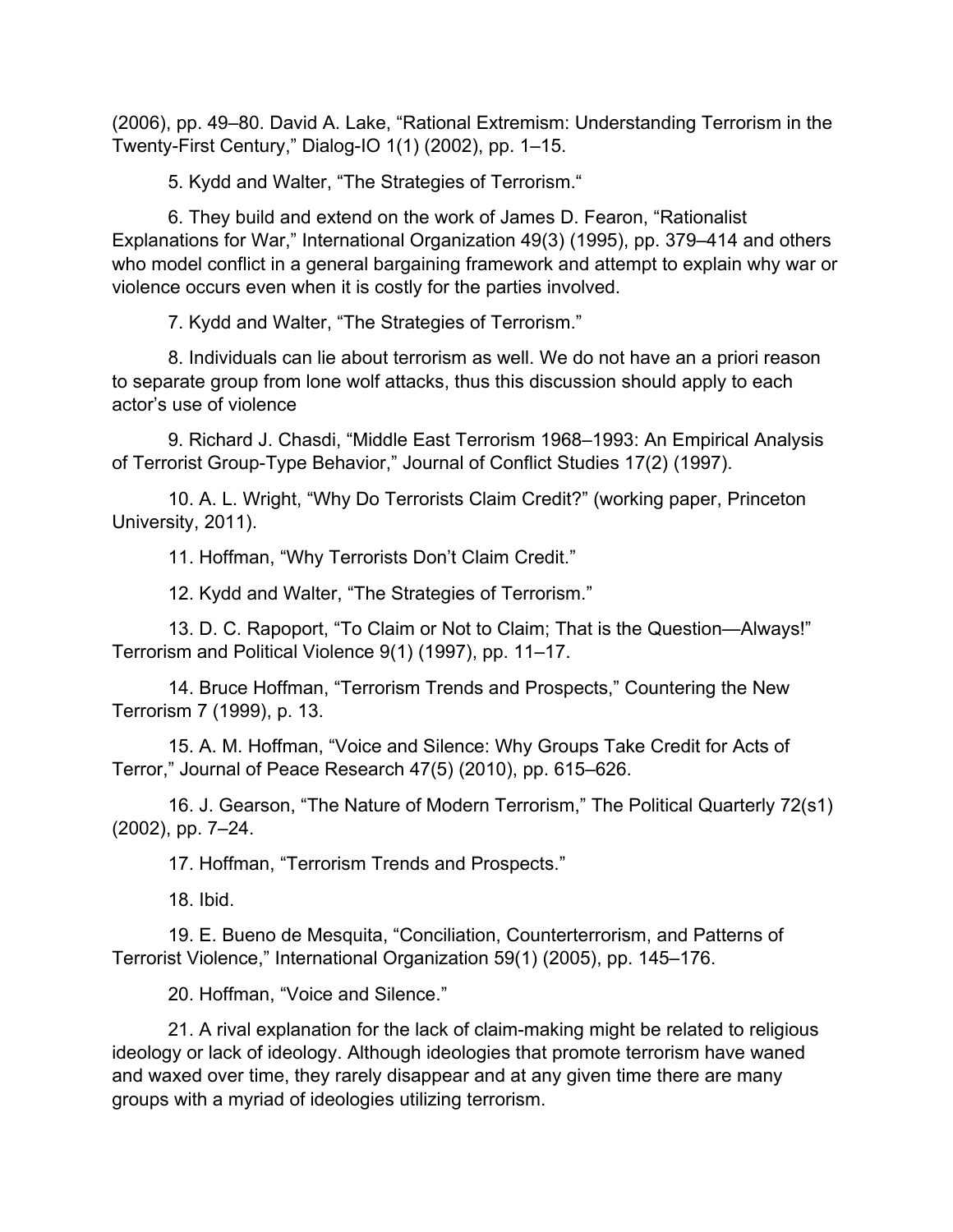22. Ibid.

23. Kydd and Walter, "The Strategies of Terrorism."

24. Hoffman, "Voice and Silence."

25. One infamous event, the so-called Manchurian Incident, was a false flag attack by Japanese agents against their own interests as a pretext for a larger invasion of China (James Weland, "Misguided Intelligence: Japanese Military Intelligence Officers in the Manchurian Incident, September 1931," The Journal of Military History 58(3) (1994), pp. 445–460).

26. A. Schmid, "Statistics on Terrorism: The Challenge of Measuring Trends in Global Terrorism," Forum on Crime and Society 4(1–2) (December 2004), pp. 49–69.

27. P. Jenkins, "Under Two Flags: Provocation and Deception in European Terrorism," Studies in Conflict & Terrorism 11(4) (1988), pp. 275–287.

28. J. M. Bale, "The May 1973 Terrorist Attack at Milan Police HQ: Anarchist 'Propaganda of the Deed' or 'False-Flag' Provocation?," Terrorism and Political Violence 8(1) (1996), pp. 132–166.

29. Bruce Hoffman, "Reply to Pluchinsky and Rapoport Comments," Terrorism and Political Violence 9(1) (1997), pp. 18–19.

30. Bale, "The May 1973 Terrorist Attack at Milan Police HQ."

31. Bale, "The May 1973 Terrorist Attack at Milan Police HQ."

32. Jenkins, "Under Two Flags." 438 E. M. Kearns et al.

33. Ibid.

34. Bale, "The May 1973 Terrorist Attack at Milan Police HQ."

35. Jenkins, "Under Two Flags."

36. Ibid.

37. Jonathan Schanzer, Hamas vs. Fatah: The Struggle for Palestine (New York: Macmillan, 2008).

38. We thank one of the anonymous reviewers for making this point.

39. Hoffman, "Voice and Silence."

40. Again, we thank an anonymous reviewer for this point.

41. T. Copeland, "Is the 'New Terrorism' Really New?: An Analysis of the New Paradigm for Terrorism," Journal of Conflict Studies 21(2) (2001).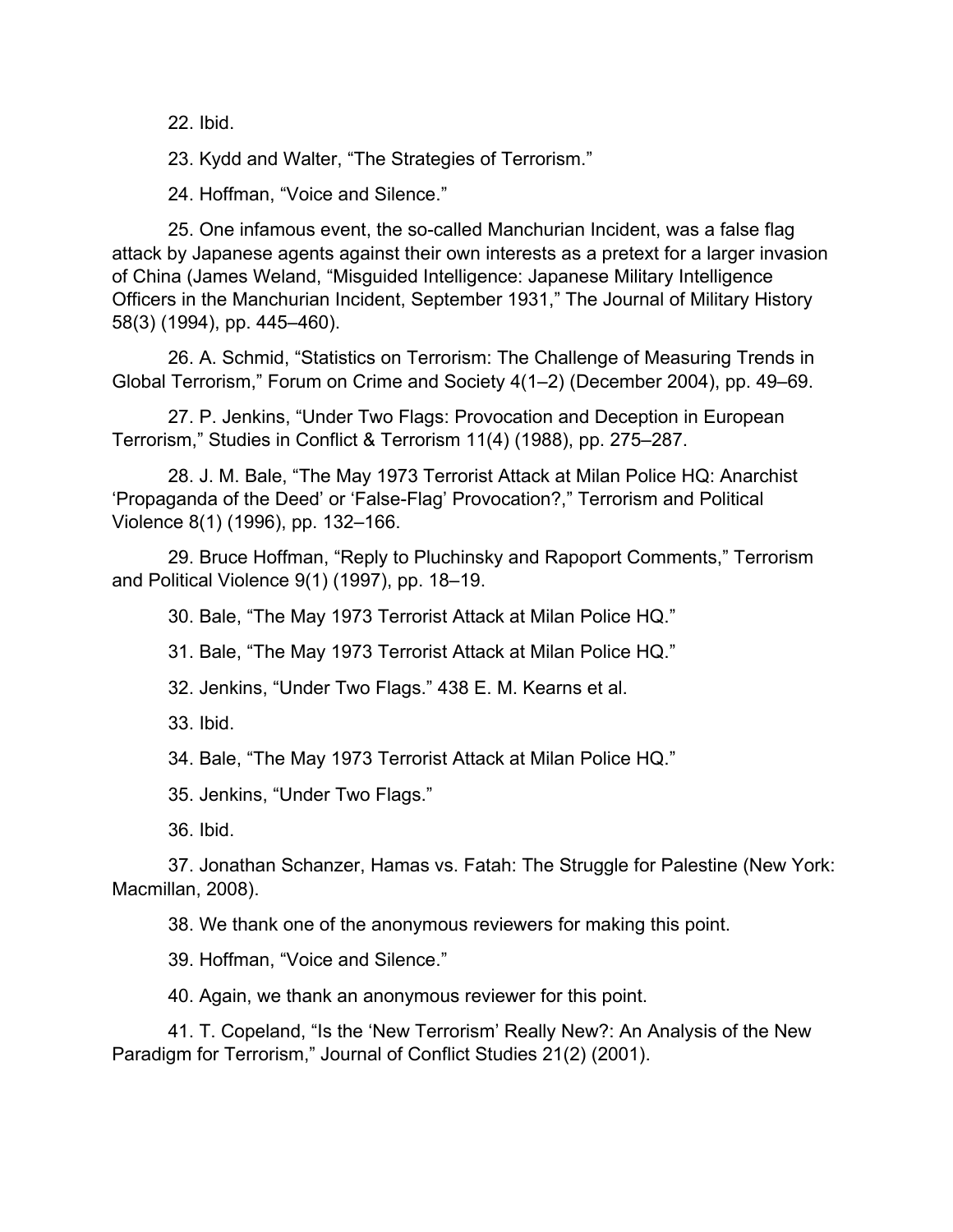42. D. A. Pluchinsky, "The Terrorism Puzzle: Missing Pieces and No Boxcover," Terrorism and Political Violence 9(1) (1997), pp. 7–10.

43. Rapoport, "To Claim or Not to Claim."

44. Hoffman, "Why Terrorists Don't Claim Credit."

45. Pluchinsky, "The Terrorism Puzzle"

46. Chasdi, "Middle East Terrorism 1968–1993."

47. Pluchinsky, "The Terrorism Puzzle"

48. Hoffman, "Why Terrorists Don't Claim Credit."

49. Kydd and Walter, "The Strategies of Terrorism."

50. Nick Hopkins and Sarah Hall, "Festering Hate that Turned Quiet Son into a Murderer," The Guardian, 30 June 2000. Available at http://www.theguardian.com/uk/2000/jul/01/uksecurity. sarahhall (accessed 4 September 2013).

51. Ibid.

52. Ibid.

53. "Profile: Copeland the Killer," BBC News, 30 June 2000. Available at http://news.bbc.co.uk/ 2/hi/uk news/781755.stm (accessed 4 September 2013).

54. Hopkins and Hall, "Festering Hate that Turned Quiet Son into a Murderer."

55. Ibid.

56. Ibid.

57. Ibid.

58. Hopkins and Hall, "Festering Hate that Turned Quiet Son into a Murderer."

59. Eric Min, "Taking Responsibility: When and Why Terrorists Claim Attacks," Paper presented at the Annual Meeting of the American Political Science Association, Chicago, IL, August 2013.

60. Behrooz Moazami, "The Islamization of the Social Movements and the Revolution, 1963– 1979," Comparative Studies of South Asia, Africa and the Middle East 29(1) (2009), pp. 47–62.

61. E. Abrahamian, "The Crowd in the Iranian Revolution," Radical History Review 105 (2009), pp. 13–38.

62. Ibid.

63. Ibid.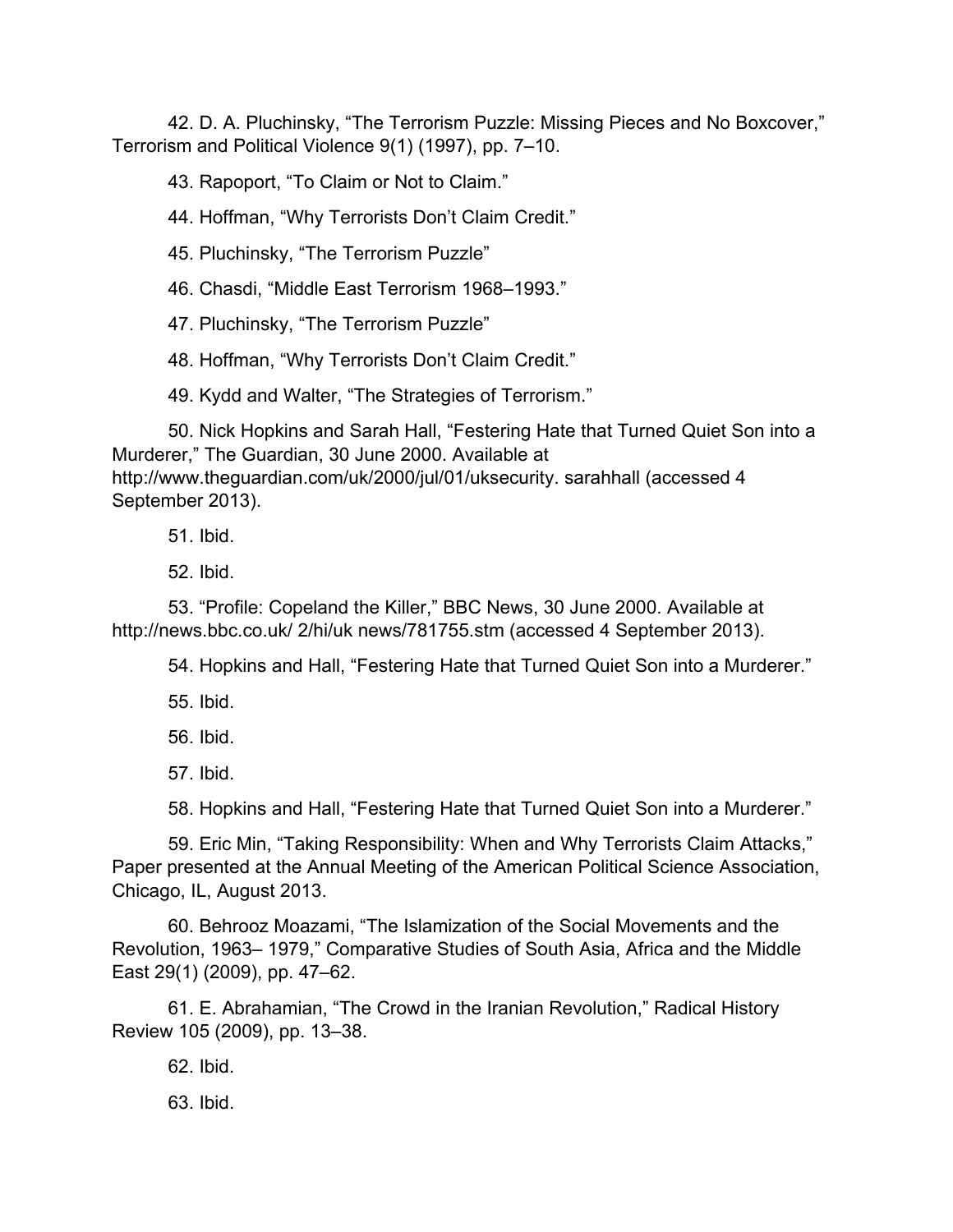64. Moazami, "The Islamization of the Social Movements and the Revolution, 1963–1979."

65. Ibid.

66. N. R. Keddie and Y. Richard, Modern Iran: Roots and Results of Revolution (New Haven, CT: Yale University Press, 2006).

67. Marvin Zonis, "Iran: A Theory of Revolution From Accounts of the Revolution," World Politics 35(4) (1983), pp. 586–606.

68. Elham Gheytanchi, "I Will Turn off the Lights: The Allure of Marginality in Postrevolutionary Iran," Comparative Studies of South Asia, Africa and the Middle East 27(1) (2007), pp. 173–185.

69. Keddie and Richard, Modern Iran. Lying About Terrorism 439

70. Daniel L. Byman, "The Rise of Low-Tech Terrorism," Washington Post, 6 May 2007, sec. B03; S. Nabavi, "Abadan, 19th August, Cinema Rex," Cheshmandaz no. 20 (1999), pp. 105–127.

71. Moazami, "The Islamization of the Social Movements and the Revolution, 1963–1979."

72. Kydd and Walter, "The Strategies of Terrorism."

73. Jenkins, "Under Two Flags."

74. Donna Bassett, "Bologna Train Station Bombing," in Peter Chalk, ed., Encyclopedia of Terrorism (Santa Barbara, CA: ABC-CLIO, 2012), pp. 136–138.

75. Ibid.

76. Ibid.

77. "1980: Bologna Blast Leaves Dozens Dead," BBC News. Available at http://news.bbc.co.uk/ onthisday/hi/dates/stories/august/2/newsid 4532000/4532091.stm (accessed 8 January 2014).

78. David R Deropolous, "Sons of Darkness: Bologna, 1980," The American Mag. 1 September 2005. Available at http://www.theamericanmag.com/article.php?article=251&p=full (accessed 8 January 2014).

79. AAJ News Archive, "Suicide Bomber Kills 50 Namazis in Charsadda," AAJ News 24 December 2007. Available at http://www.aaj.tv/2007/12/suicide-bomber-kills-50-namazis-in-charsadda/ (accessed 14 September 2013).

80. Ibid.

81. Ibid.